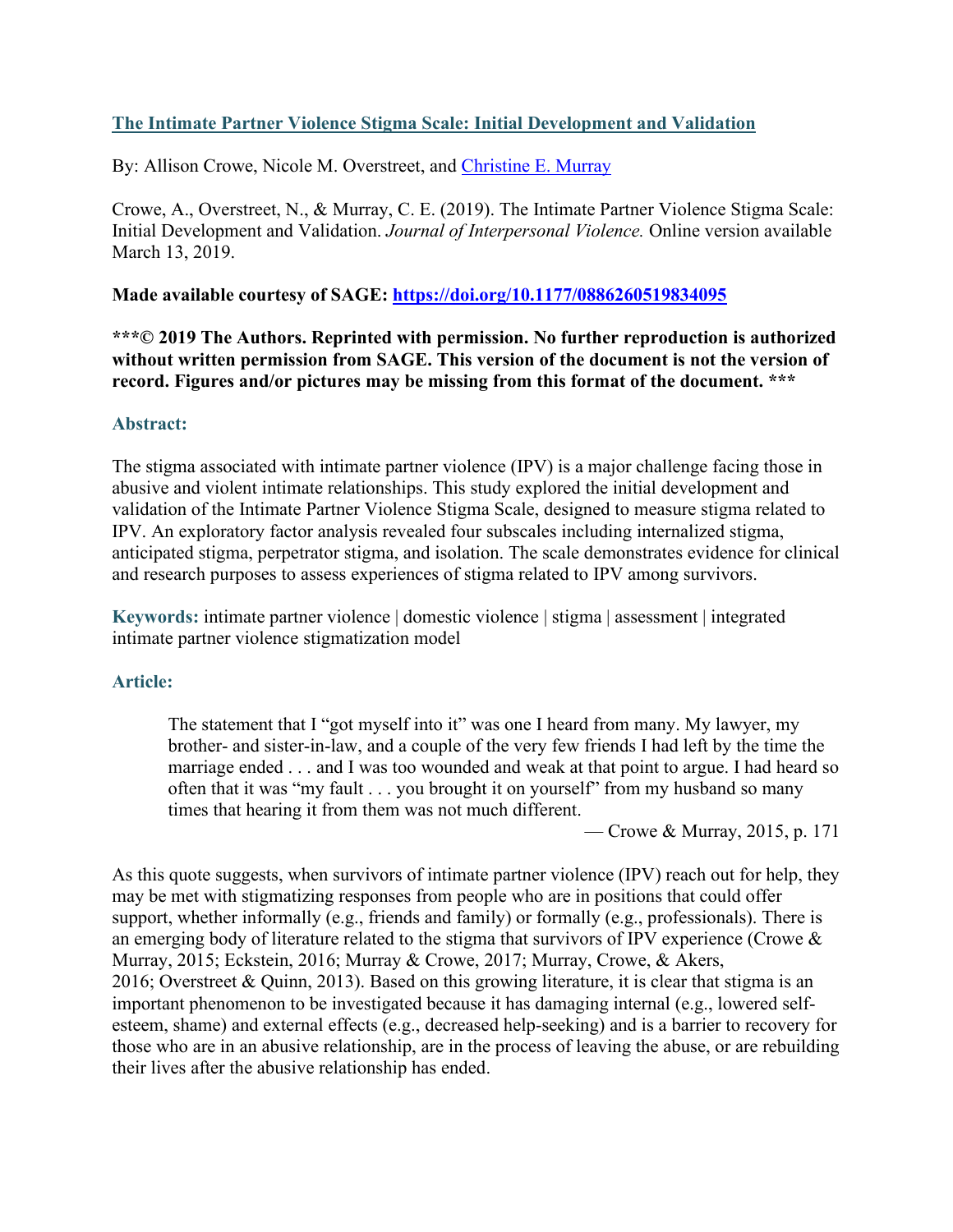The term *stigma* describes a social process in which a group of people is devalued based on some shared characteristic or attribute (Goffman, 1963). Link and Phelan (2001) offered a fivecomponent conceptualization of stigma designed to present a cohesive definition of the term. The five components of stigma they outlined are as follows: (a) a label is placed on differences between people, (b) the labels are associated with negative stereotypes about the characteristics of people with those labels, (c) people create a sense of separation between themselves and those with the label (i.e., "separation of 'us' from 'them'"; Link & Phelan, p. 367), (d) the people who are labeled experience diminished status and discrimination from others, and (e) people with the stigmatized label are denied access to "social, economic, and political power" (Link & Phelan, p. 367). As such, stigma can be viewed as a process that occurs among groups of people that results in negative outcomes for stigmatized groups.

Although the concept of stigma has been researched for decades as it applies to other phenomena (e.g., HIV/AIDS and mental health disorders; Corrigan, Morris, Michaels, Rafacz, & Rüsch, 2012; Rao, Angell, Lam, & Corrigan, 2008), researchers have only very recently begun to apply conceptual models of stigma to experiences of IPV (Murray, Crowe, & Overstreet, 2015; Overstreet & Quinn, 2013). Despite growing research on IPV stigma, there is a need for a formal measure that assesses stigmatization among those who experience IPV because no such measure exists. Empirical research on IPV stigma demonstrates that stigmatization complicates victims' and survivors' experiences of abuse, their mental health, and support-seeking, which suggests that stigma may actually place them at greater danger because it adds barriers to the ability to achieve safety. To guide research on stigma and IPV, scholars have proposed conceptual frameworks for describing IPV-related stigma, which are summarized in the next section. In the current research, we draw on these existing conceptualizations of IPV-related stigma to develop the first measure to assess survivors' experiences of stigmatization, the Intimate Partner Violence Stigmatization Scale (IPVSS).

### **Conceptualizations of IPV Stigmatization**

Two recent conceptual models were developed to understand people's experiences of IPVrelated stigma. The Intimate Partner Violence Stigmatization Model is one of the first frameworks to outline how IPV-related stigma is associated with help-seeking behaviors (Overstreet & Quinn, 2013). The model describes three stigma components that shape the helpseeking process. Cultural stigma describes societal stereotypes and ideologies that delegitimize people experiencing IPV such as the belief that survivors are responsible for their victimization. Stigma internalization highlights the extent to which people come to believe (or even consider) that the negative stereotypes about those who experience IPV may be true of themselves. For instance, survivors may come to believe that they are responsible for their victimization, which can heighten feelings of guilt, shame, and self-blame. Finally, anticipated stigma emphasizes concern about what will happen once others find out about one's experiences of IPV such as social rejection or disapproval. The Integrated Intimate Partner Violence Stigmatization Model (Murray et al., 2015) builds on this initial model, but includes two additional processes of stigma (enacted and perpetrator stigma), and defines outcomes from each of these components such as blame, isolation, negative emotions (e.g., shame and guilt), and loss of status (e.g., being devalued). Finally, enacted stigma describes prejudice and discrimination experienced by survivors of IPV and perpetrator stigma captures stigmatizing messages from one's perpetrator.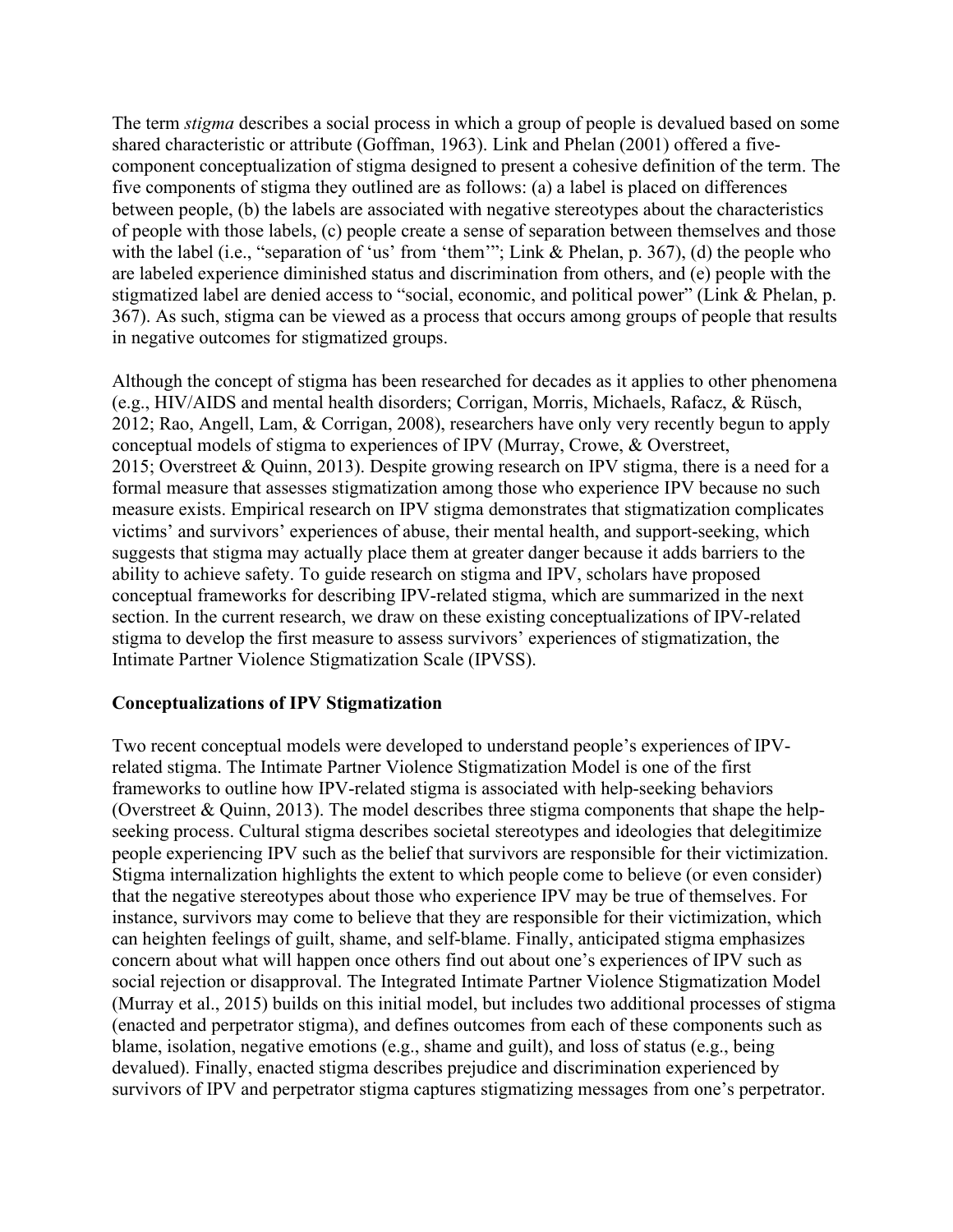These messages can include emotional, verbal, and psychological abuse but may also be connected to isolation or devaluation of survivors, which are closely tied to stigma.

Since the emergence of these two conceptual models, there is growing empirical support that the aspects of stigma identified in the models are a detriment in the lives of survivors of IPV. In particular, researchers have found qualitative evidence of the damaging impact cultural stigma has on victims' and survivors' experiences of help-seeking, including stigmatization from family members, friends, and service professionals (Crowe & Murray, 2015, McCleary-Sills et al., 2016; Murray et al., 2016). For example, the cultural belief from others that survivors "must have done something to deserve the abuse" can lead to the negative outcome of status loss such as losing one's employment or housing or a decrease in one's respect within a particular community, once the survivor reveals the abuse. Across these studies, researchers have uncovered experiences of survivors in which stigma prevents them from reaching out for help or hinders the quality of support they receive if they do reach out for support. Quantitative findings suggest that the stigma surrounding IPV also affects survivors' decisions to share their experiences of abuse at all. Not only does stigma affect the person's willingness to seek support, but it can also lead to increased levels of distress which has a damaging effect on psychological state, decreased levels of self-esteem, and increased levels of shame (Murray et al., 2016, Murray & Crowe, 2017; Murray, Crowe, & Brinkley, 2015).

#### Victim Blame, IPV Stigma, and Help-Seeking

A related concept to IPV stigma, *victim blaming*, is a well-established, negative societal attitude toward those who experience abuse (Eigen & Policastro, 2016; Meyer, 2015). Scholars have found that myths about domestic violence, race of the victim, gender of the perceiver, a victim's decision to return to an abusive relationship, as well as the relationship status of the victim (dating or married to the abuser) affect one's propensity to blame the IPV victim (Esqueda  $\&$ Harrison, 2005; Meyer, 2015; Yamawaki, Ochoa-Shipp, Pulsipher, Harlos, & Swindler, 2012). Furthermore, sociocultural attitudes, values, and norms may also shape justification of violence (Lelaurain et al., 2018; Meyer, 2015; Sylaska & Edwards, 2014). Knowledge of these beliefs may be a significant barrier to the help-seeking process among those who experience IPV (Crowe & Murray, 2015; Overstreet & Quinn, 2013). Recent research also has suggested that internalized stigma plays a detrimental role in survivors' help-seeking process (Murray et al., 2015, Murray & Crowe, 2017; McCleary-Sills et al., 2016). For instance, when people have internalized stigmatizing messages about IPV victimization, they are less likely to disclose their experiences of abuse to people in their lives (Murray & Crowe, 2017). The emerging evidence on internalized stigma and help-seeking coincides with the extant literature on the impact of shame, guilt, and self-blame on survivors' help-seeking process (see Dziegielewski, Campbell, & Turnage, 2005; Fugate, Landis, Riordan, Naureckas, & Engel, 2005; Petersen, Moracco, Goldstein, & Clark, 2004; Williams & Mickelson, 2008). Thus, our conceptualization of internalized stigma not only accounts for self-blame but also includes feelings of shame and guilt that may be associated with a sense of self-blame. These aspects of IPV-related stigmatization are important to measure because they may silence survivors and prevent them from reaching out for the support they need and deserve (McCleary-Sills et al., 2016).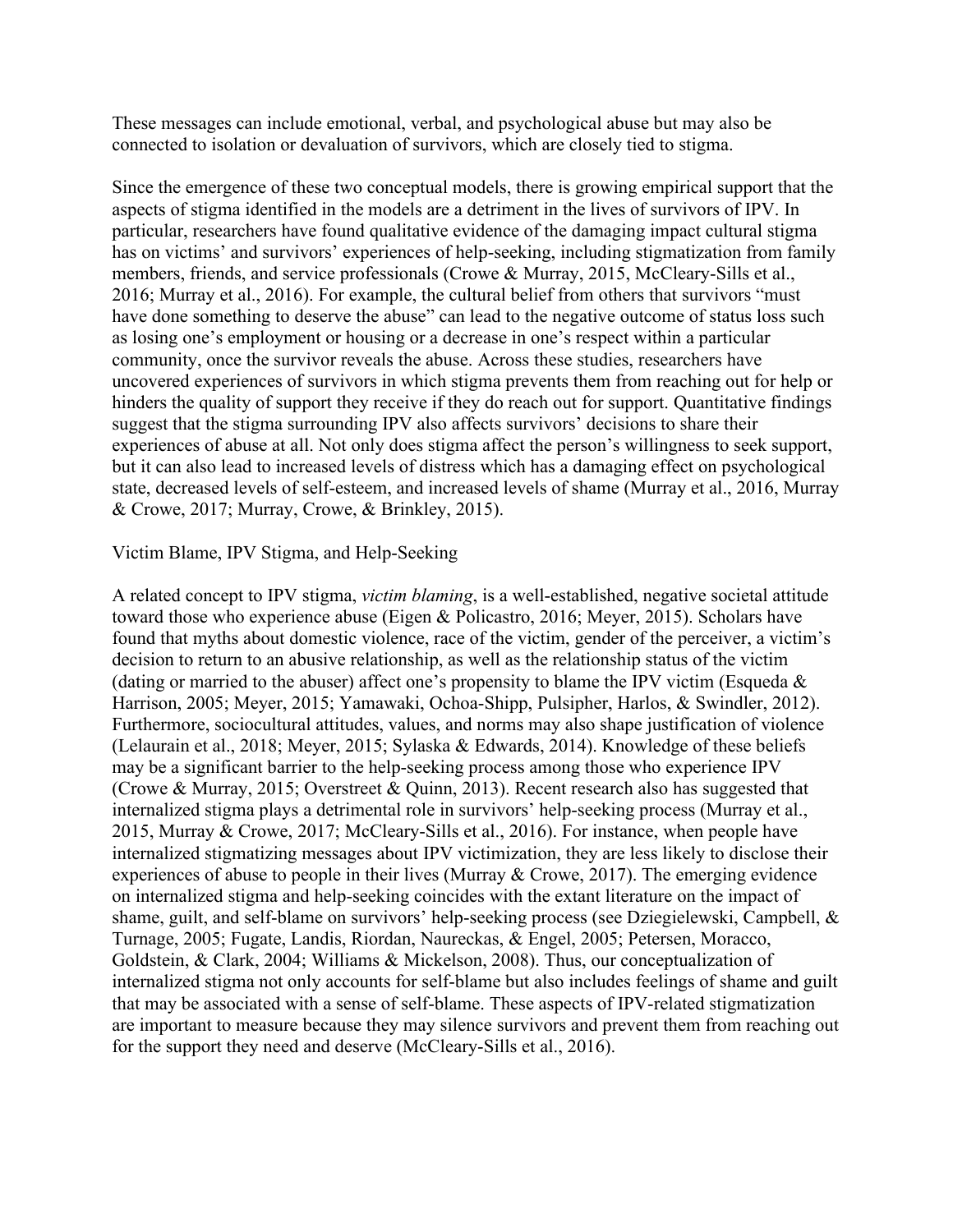There is initial evidence to suggest that enacted stigma influences help-seeking processes and psychological distress among IPV survivors. One of the most common sources of enacted stigma among IPV survivors is stigmatizing reactions to IPV disclosure, which has been shown to negatively affect survivors' psychological well-being (Murray et al., 2016; Sylaska & Edwards, 2014). Other types of discrimination such as being denied housing or employment opportunities are consequences of disclosing abuse—this has been described as a loss of status for the victim (Murray et al., 2015). If those who are experiencing IPV do not seek help due to the various types of stigmas described, this has major implications on the recovery process for those seeking to overcome abuse. When survivors do seek help and are met with stigmatizing responses, this also may have damaging effects to the survivor. The ability to assess the stigma that one is experiencing could assist survivors with understanding and ultimately overcoming the stigma associated with IPV, as professionals can use the measure to begin the conversation about stigma and IPV, assess the types and amounts the person has experienced, and explore ways to overcome and recover from IPV.

#### The Case for an IPV Stigma Measure

Although there is an empirical basis for the impact of stigma on the lives of IPV survivors, there is no comprehensive measure that captures survivors' experiences of IPV-related stigmatization (i.e., cultural, internalized, anticipated, enacted, and perpetrator stigma). Furthermore, there may be aspects of IPV stigmatization that are unique for survivors of IPV and not captured by current quantitative measures that are used to assess stigma in other groups (e.g., people living with HIV or people with mental illness). For instance, similar to other stigmatized groups, there is a robust literature on survivors' sense of self-blame and negative emotions when they experience IPV (Beaulaurier, Seff, & Newman, 2008; Beaulaurier, Seff, Newman, & Dunlop, 2005; Petersen et al., 2004; Sylaska & Edwards, 2014). These negative emotions may stem from one's own feelings about IPV (e.g., internalized stigma) or from the attitudes and beliefs of others (e.g., cultural, enacted, and perpetrator stigma). These aspects of stigma may be important predictors of health outcomes and behaviors for those who experience IPV, yet there is no formal measure to capture these experiences.

Moreover, while it is well-documented that self-blame and victim blame are components that contribute to less help-seeking and poorer mental health among people who experience IPV (Fugate et al., 2005; Kaukinen, Meyer, & Akers, 2013; Murray et al., 2016; Murray & Crowe, 2017), it should be noted that blame is but one component of the stigma process for those who are experiencing IPV (Murray et al., 2015; Overstreet & Quinn, 2013). For instance, few quantitative measures have tapped into the ways in which IPV shapes isolation and status loss. Crowe and Murray's (2015) qualitative research explored isolation and loss of status among IPV survivors who had experienced stigma from professionals (e.g., law enforcement, medical professionals, courts), and many survivors described both of these components of the stigma process. The study was qualitative and asked only about stigma experienced when seeking help from professionals; therefore, a quantitative design is a natural next step in the IPV stigma body of literature. A measure of IPV stigmatization is needed to capture these aspects of stigma that go beyond blame, exploring all of the components that scholars have posited as being part of the stigma process.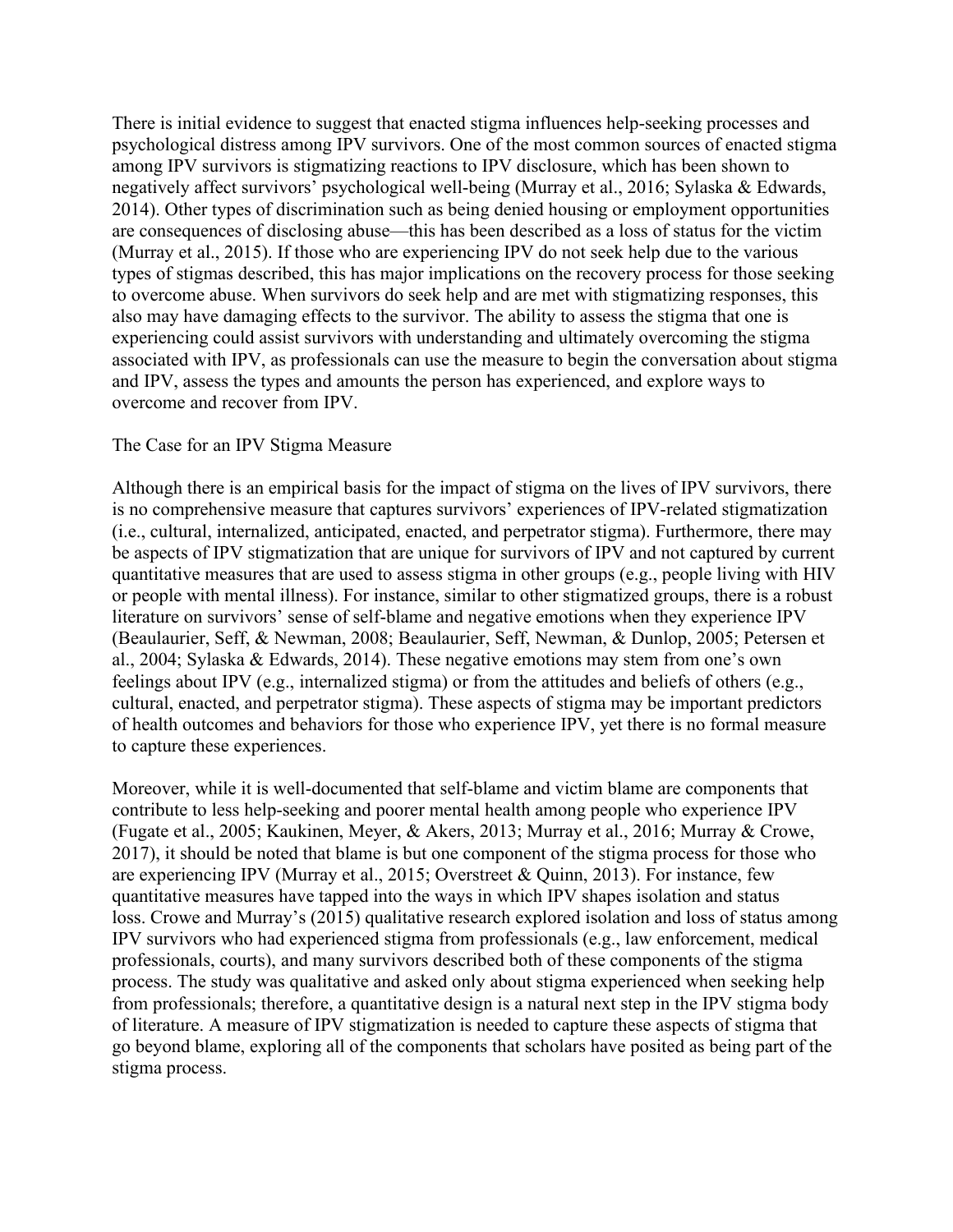### **The Current Study**

Our review of the literature points to a critical need to develop and validate a measure that captures IPV-related stigma experiences beyond victim blame to fully understand the consequences of stigmatization in the lives of survivors. Furthermore, there is a need to develop a measure to understand other IPV-related stigma processes such as anticipated stigma and perpetrator stigma, as these components are particularly new to the literature on IPV and understudied (Murray et al., 2016). Finally, in addition to the potential impact of stigma on individual survivors, the stigma surrounding IPV also affects how IPV is viewed and addressed at a societal level. Murray and colleagues (2015) conducted a modified Delphi study to learn from a national panel of IPV and sexual assault advocacy leaders about societal-level implications of the stigma surrounding IPV. The expert panel members indicated that societal messages affect the stigma that survivors face, and that this stigma makes it more difficult for survivors to access resources within their communities to achieve safety. Some potential changes they identified to work toward ending stigma included making resources and public policies more responsive to the needs and experiences of survivors, ensuring that professionals who work with victims and survivors receive adequate training, highlighting stories of survivors overcoming abuse, and addressing the unique needs of survivors who are members of marginalized populations.

Thus, research is needed to examine the nuanced experiences of stigma related to IPV. Implications range from internal to external, and survivors have reported experiencing stigma from sources such as friends and family, internal stigma places on oneself, and even professionals from whom they sought help (Crowe & Murray, 2015; McCleary-Sills et al., 2016; Murray et al., 2016). Although measures exist that assess stigma from other conditions or experiences, currently, there is no formal measure to assess IPV-related stigma. Thus, the current study sought to build on the recent literature to validate one such measure. The following section describes this process.

# **Method**

### Participants

A convenience sample of 204 participants completed the 52-item scale. Women represented approximately 78% of the sample ( $N = 158$ ), and men made up approximately 14% ( $N = 29$ ) of the sample. About 78% identified as Caucasian  $(N = 159)$ , 7.4% African American  $(N = 15)$ , 6.9% as Hispanic ( $N = 14$ ), 2.5% as Native American ( $N = 5$ ), 2% as Asian ( $N = 4$ ), and 1% endorsed Other  $(N = 2)$ . A total of 119 people had a child, whereas 68 did not, and 191 participants reported that they were with an intimate partner of the opposite gender during the abuse. We asked participants to describe their past experiences with IPV, including number of abusive relationships, length, type of abuse, as well as same-gender or different-gender relationships. If participants had experienced multiple abusive relationships, they were to report on the most recent experience when describing details about their past abusive relationship. Regarding the number of relationships in which they had experienced any form of IPV, the most common response was one relationship (45%), followed by two (30%) and three (11%) relationships of abuse. Most (94%) participants reported that their partners were a different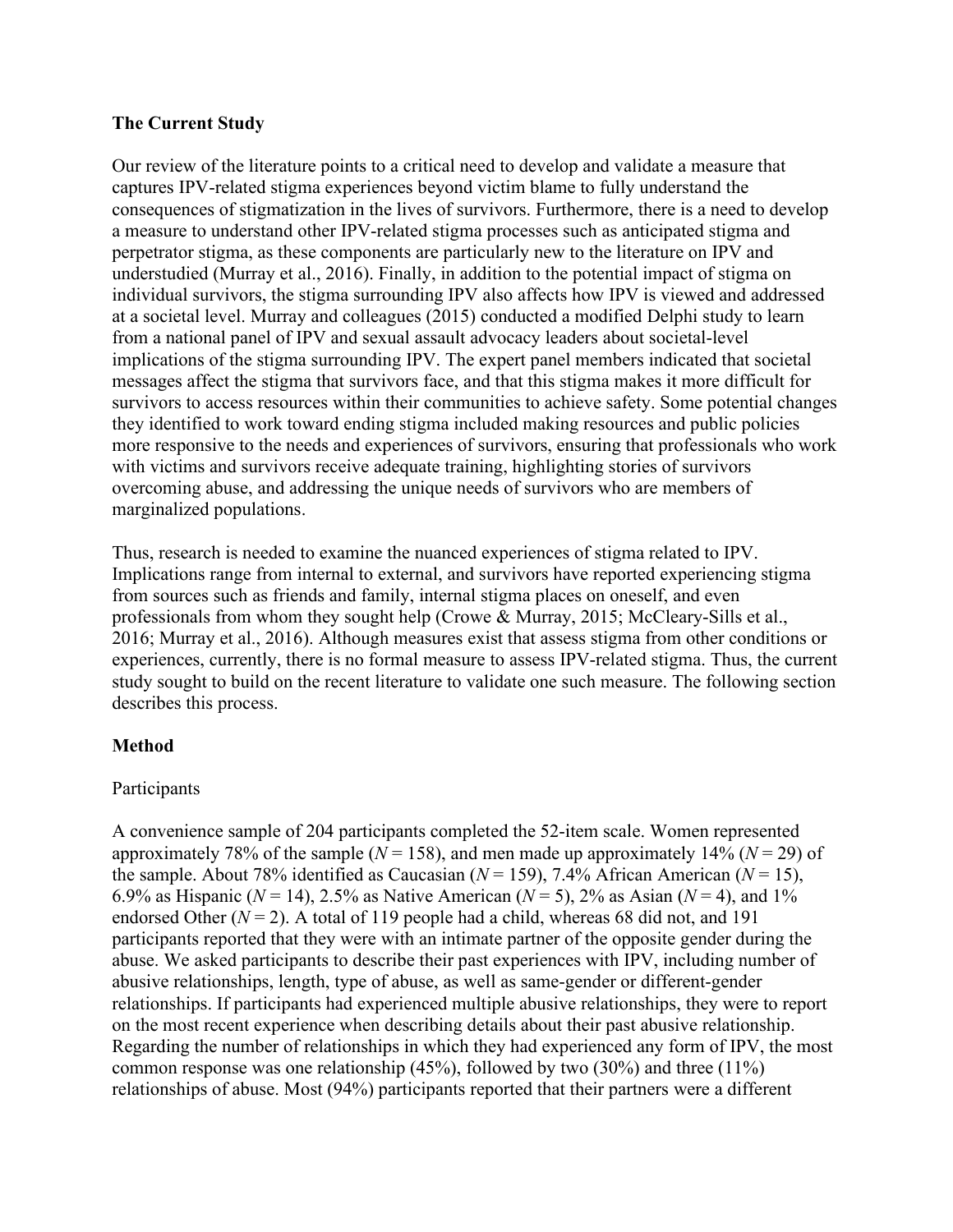gender, and 6% had same-gender partners. The average length of these relationships was 7.4 years  $(SD = 11.8)$ . The vast majority of participants  $(81\%)$  reported that they experienced physical abuse in those relationships, 99% reported emotional/psychological abuse, and 58% of participants reported sexual abuse.

### Procedures

Prior to initiating research activities, Institutional Review Board approval was granted to complete this study. The purpose of this study was to develop an assessment tool to formally measure IPV stigma. We approached our instrument development process in two distinct phases. Phase 1 followed Crocker and Algina's (1986) 10-step process to instrument development to create the Intimate Partner Violence Stigma Scale (IPVSS), whereas Phase 2 examined the statistical properties of the survey items. The two phases are described in more detail below.

*Phase 1: Initial survey development*. To develop the IPVSS, we used Crocker and Algina's (1986) 10-step process to construct and test a valid instrument. These include the following: (a) identify the primary purpose of the instrument, (b) identify behaviors to represent the construct, (c) prepare a set of test specifications, (d) construct an initial item pool, (e) review and revise items, (f) hold preliminary item tryouts, (g) field test the items, (h) determine statistical properties of items, (i) conduct reliability and validity studies, and (j) develop guidelines for administration, scoring, and interpretation. A brief description of Steps 1 to 7 is summarized next. The primary purpose of the instrument is to measure self-reported stigma experienced by survivors of IPV. Specifically, we aimed to measure the various types of stigma (anticipated, internalized, cultural, enacted, and perpetrator stigma), in addition to the four components of stigma (blame, isolation, negative emotions, and loss of status) identified in the two conceptual frameworks of IPV-related stigmatization. For Step 2, behaviors that represent each construct were taken from original quotes from actual survivors of IPV who had participated in earlier research from the authors. The researchers read through statements and matched quotes to each of the types and components of stigma. The majority of statements were original quotes, with a small number of statements constructed by the researchers to reflect the meaning of the category when an insufficient number of quotes were available. Next, we decided on test specifications, including that answers would be given on a 6-point Likert-type scale ranging from (1) *strongly disagree* to (6) *strongly agree* to statements about various types and sources of abuse. The initial item pool started with 52 items (see Table 1). Preliminary item tryouts were completed with a team of experts in the fields of stigma, IPV, and assessment. Two experts on stigma, two on IPV, and one for instrument development were given the scale and asked to complete two tasks. First, in Part 1, they looked at the overall scale clarity and language. Directions read,

Thank you for agreeing to provide feedback on the survey we are developing. The survey measures experiences of stigma from survivors of intimate partner violence (IPV). The survey items are actual quotes from survivors as well as items we have constructed. We would like two types of feedback from you—feedback on the actual instrument (e.g., wording, length, clarity, and format) as well as feedback on whether the items seem to capture the essence of the various types of stigmas. Part I will ask you about the actual instrument and Part II about the items. Please provide feedback in whatever way is most convenient for you. We thank you for your willingness to assist us with this project.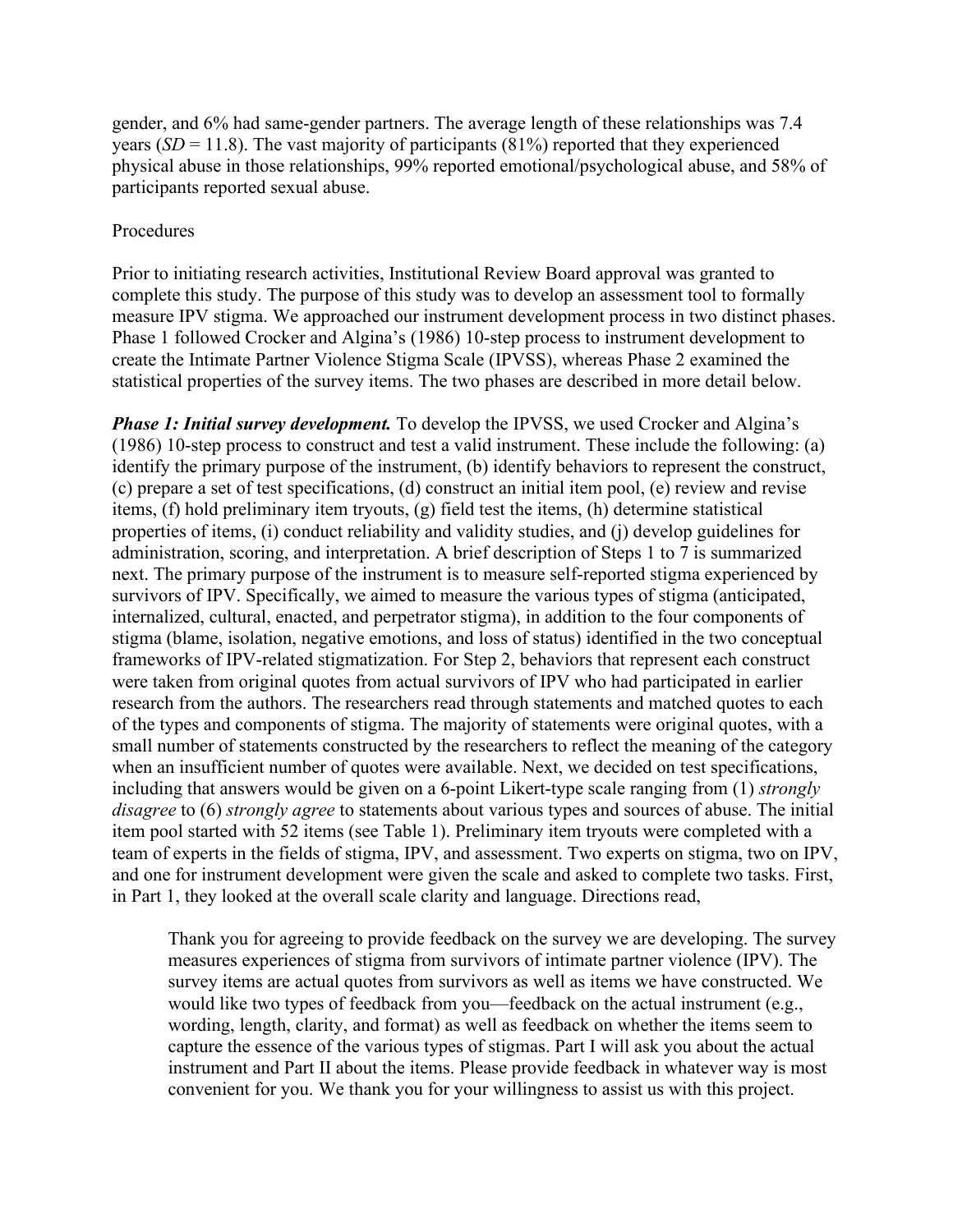#### **Table 1.** Original 52 Items of the IPVSS.

I believed that if I shared details about my relationship with others I would be blamed. If I told people about the abuse, I worried that they would think I "asked for it" I was frightened of being singled out if I told many people about the abuse. I kept the abuse a secret due to the fear of being isolated. I kept the abuse a secret because I did not want to be judged by family and friends. I didn't tell others about the abusive relationship because I felt ashamed of the abuse. I didn't know whom I could tell without it being used against me. I was afraid to tell because I did not want people labeling me as weak or a bad person. I felt like I couldn't let anyone know because they would judge me. Someone finding out would only mean more shame. I hid the abuse from others because I was afraid they would tell me what to do. I worried that people would feel sorry for me. People blamed me for staying in the relationship. People said the abuse was my fault. My family and friends left me because of my relationship. Several people have shunned me. People treated me differently when they found out about the abuse. People viewed me as "damaged goods" once I shared my experience. People labeled me as a victim. People saw me as inferior or less than. Some people believed they were better than me because they did not go through such abuse. People expressed their disapproval when I told them about my relationship. I felt that the abuse was my fault. I blamed myself. I felt like I deserved it. I isolated myself from others. I felt as if no one wanted to be around me anymore. I kept the abuse a secret. I felt like worthless, like "damaged goods." I felt like a bad person. I didn't tell others about the relationship because I felt ashamed. I felt stupid and weak. Society tells people in abusive relationships that it is their fault for not leaving. People think that there is something wrong with those who are in abusive relationships. Many feel that people who stay in abusive relationships have no self-esteem. People see those in abusive relationships as weak. People feel like I have done something to deserve abuse. People think you can just walk away. People don't think the abuse could happen to them. Society is supportive of people who have experienced abuse. My community encourages me to talk about my experiences. The media shows negative views of people in abusive relationships. My abuser convinced me that there was something wrong with me. My abuser blamed me and made me feel like the abuse was my fault. My abuser isolated me from family and friends. I wasn't allowed to go anywhere or do anything. My abuser monitored me. My abuser told me not to tell others how he or she treated me. My abuser made me feel like I was a worthless person. My abuser made me ashamed of who I was. My abuser made me feel less than. My abuser made me feel like a bad person.

*Note*. IPVSS = Intimate Partner Violence Stigmatization Scale.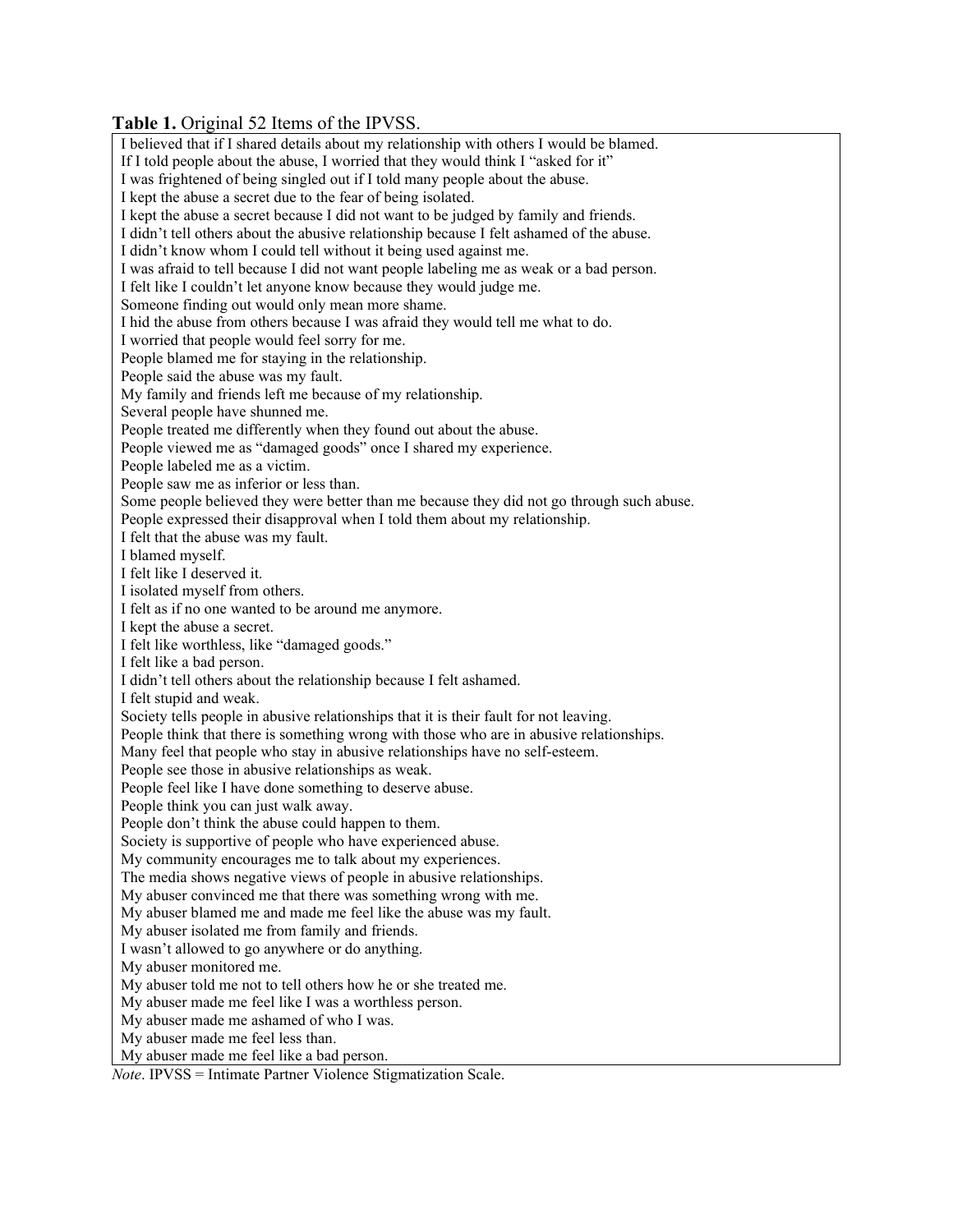Then, experts were asked to read the definition of each type of stigma and note whether each item seemed to represent that type of stigma. Directions for Part 2 read,

Please read the definition of each type of stigma and note Yes or No whether the item listed under each type seems to represent that type of stigma. These are the same items from above, only they are placed under each corresponding stigma type. In this section, again using Track Changes, please indicate if there are any statements that do not seem to fit within the definition of the category in which we've placed the item (e.g., anticipated stigma, enacted stigma, etc.).

Based on the feedback from experts, the research team revised the scale. Changes were made in structure, format, language, and clarity based on received feedback.

*Phase 2: Exploratory factor analysis.* To field test the items and recruit a large enough sample of participants (following guidelines in Crocker and Algina (1986) and Johanson and Brooks (2010)), we first used Qualtrics (http://www.qualtrics.com), a secure electronic survey-hosting website platform, to recruit a panel of 100 respondents across the United States who met the following eligibility criteria: (a) be at least 21 years old, (b) self-report that they had been formerly abused (i.e., including physical, emotional, psychological, verbal, and/or sexual abuse) by an intimate partner (e.g., a boyfriend or girlfriend, life partner, or spouse), (c) self-report that they had been out of any abusive relationship for at least 6 months, and (d) be able to complete the survey in the English language. We also emailed an invitation to personal and professional contacts and posted an electronic flyer about the study on Internet-based message boards and Facebook pages that reach survivor audiences. Participants met the same criteria as above were asked to complete the electronic survey via email. These recruitment materials included a link to the website where participants could complete the survey. A total of 104 participant responses were collected using these strategies, and all responses were anonymous. At the end of the survey, any participants recruited via this method who was interested in entering a drawing for one of two US\$50 gift cards could send an email to the researcher's email address, thus ensuring anonymity of survey responses as emails were not linked to the actual survey results. To ensure safety, every participant who completed the eligibility questionnaire at the start of the survey received a list of national domestic violence resources. After data were collected, the research team reviewed all answers to ensure integrity of responses.

### Measures

For validity purposes, we chose a number of established measures that we anticipated would correlate to the IPVSS, due to the previous literature on survivors' sense of self-blame and negative emotions when they experience IPV (Beaulaurier et al., 2008; Beaulaurier et al., 2005; Petersen et al., 2004; Sylaska & Edwards, 2014). The instruments used for validity and Cronbach's alpha levels included the Composite Abuse Scale (Hegarty, Sheehan, & Schonfeld, 1999; Cronbach's alpha in current study = .94), the Psychological Maltreatment of Women Inventory (Tolman, 1999;  $\alpha$  = .89), the Brief Fear of Negative Evaluation Scale (Leary, 1983;  $\alpha$  $=$  .82), the Center for Epidemiologic Studies (CES) Depression Scale (Radloff, 1977;  $\alpha$  = .78), and the Rosenberg Self-esteem Scale ( $\alpha$  = .42) With the exception of the Self-esteem Scale, these alpha levels indicated evidence for internal consistency reliability (Streiner, 2003). We excluded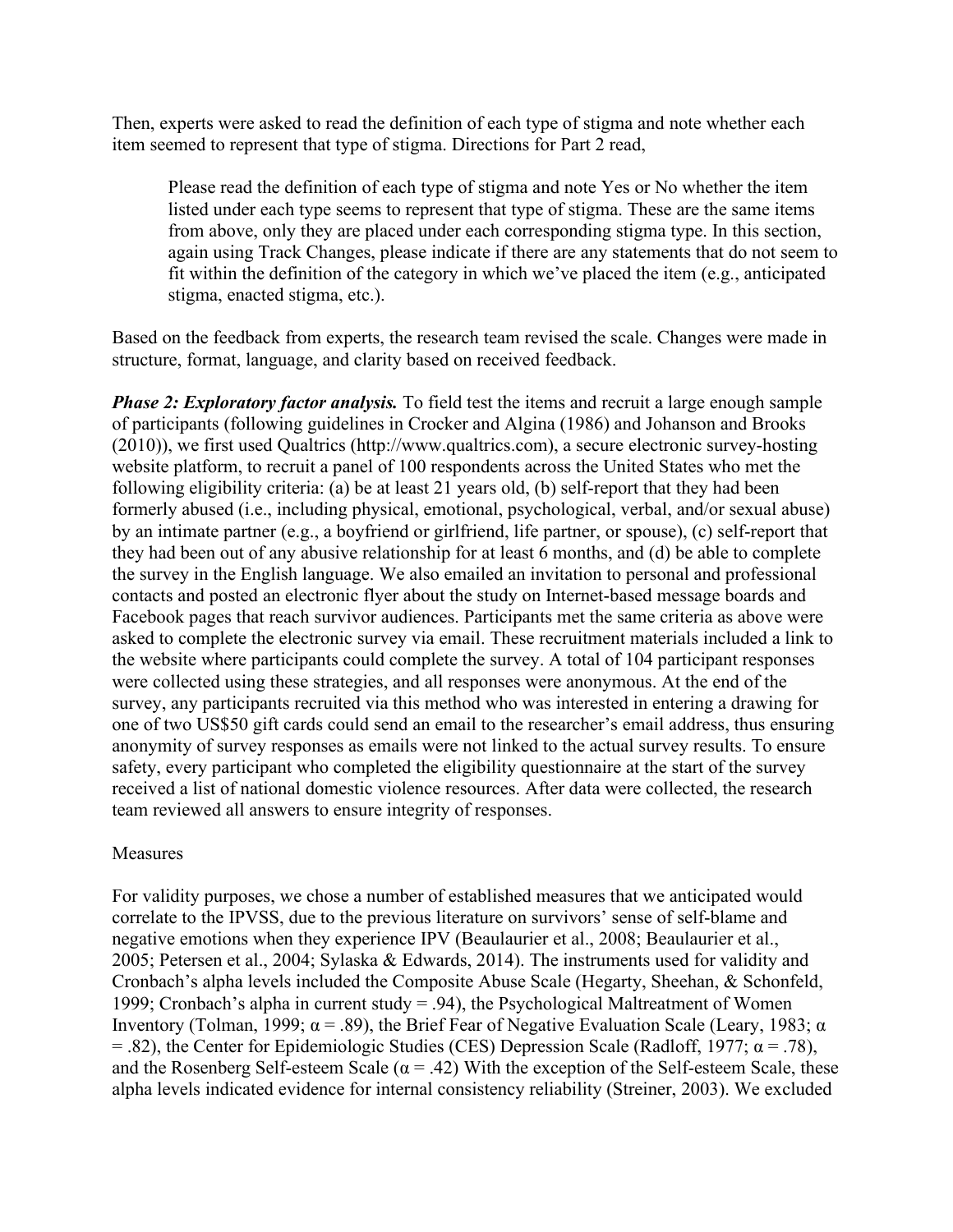the Rosenberg Self-esteem Scale from the validity test due to the low alpha level, but included the other scales.

### Data Analysis Plan

Prior to analyzing the data, we transferred it from Qualtrics to SPSS (Version 24). Before conducting the exploratory factor analysis (EFA), we evaluated the fitness of the data using the Kaiser–Meyer–Olkin (KMO) value (Kaiser, 1970, 1974) and Bartlett's test of sphericity (Bartlett, 1954). The KMO value was .73, which is considered acceptable (Tabachnick & Fidell, 2013). Bartlett's test of sphericity achieved statistical significance (*p* < .05). Together, these two statistical values indicated that the data deemed satisfactory to undergo factor analysis. To examine the validity of the IPVSS, we looked at correlations between the scale and published assessments.

### **Results**

# EFA

The EFA resulted in the loading of five components with eigenvalues above 1, which described 65.37% of the cumulative variance. The scree plot (see Figure 1) indicated a gap between the fifth and the sixth components. Based on the researchers' interpretation of Cattell's (1966) scree test and variance explained by the components, five components were chosen for further investigation. A principal factor analysis for non-normal data was performed to assist with further understanding the components. Items that did not cross load on any factor and with coefficients greater than .4 were designated to be part of each component, resulting in 23 items.



**Figure 1.** Scree plot.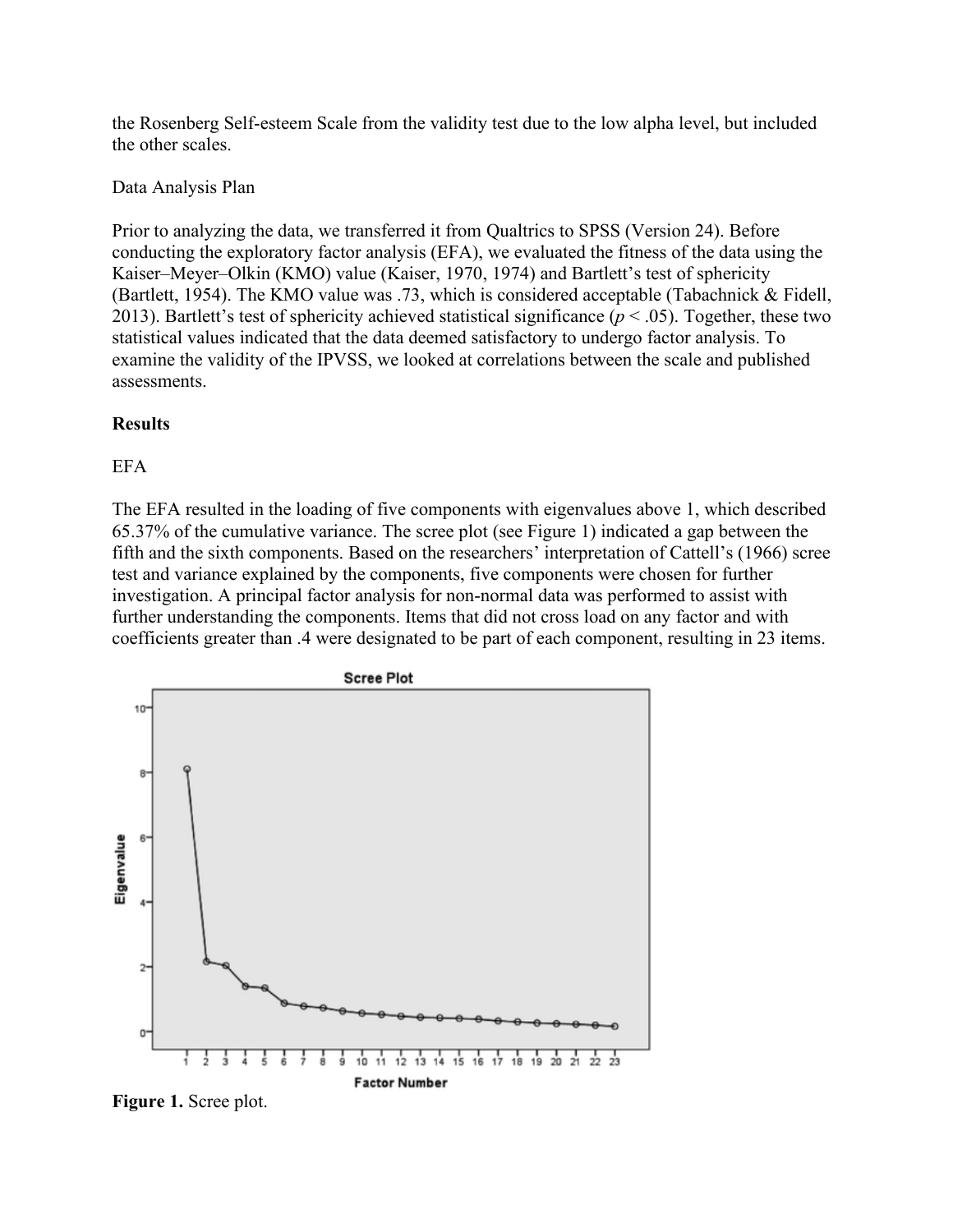Although the fifth factor had statistical strength, the fifth factor was deemed too weak conceptually to warrant a fifth factor, so these last three items were eliminated, leaving 20 items total which also assisted with the scale's parsimony. The remaining four components represented 59.53% of the cumulative variance, with Components 1, 2, 3, and 4 contributing 35.2%, 9.38%, 8.86%, and 6.07%, respectively. Based on analysis of the items that loaded on each component, the researchers named the four subscales: Factor 1: internalized stigma, Factor 2: anticipated stigma, Factor 3: perpetrator stigma, and Factor 4: isolation. Table 2 includes factor loadings and communalities for the IPVSS scale's four factors.

| <b>Table 2.</b> Factor Loadings, Communalities, <i>M, SD</i> , and Range of 20-Item IPVSS. |  |  |  |
|--------------------------------------------------------------------------------------------|--|--|--|
|--------------------------------------------------------------------------------------------|--|--|--|

| <b>Subscale and Item</b>                                                                                                                                                  | Factor Loadings 1/2/3/4<br>(Communalities)                  | $\boldsymbol{M}$ |  | SD Range        |  |
|---------------------------------------------------------------------------------------------------------------------------------------------------------------------------|-------------------------------------------------------------|------------------|--|-----------------|--|
| Factor 1 (internalized stigma; eigenvalue = $8.10$ )                                                                                                                      |                                                             |                  |  |                 |  |
| I knew the abuse was not my fault.                                                                                                                                        | <b>.851</b> /.000/.000/.000 (.70) 3.56 1.52 1-5             |                  |  |                 |  |
| People blamed me for staying in the relationship despite the abuse I experienced.                                                                                         | .714/.000/.000/.000 (.52) 3.60 1.56 1-5                     |                  |  |                 |  |
| People said the abuse was my fault.                                                                                                                                       | $.711/.000/.000/.000(.70)$ 4.30 1.37 1-5                    |                  |  |                 |  |
| I felt the abuse was my fault.                                                                                                                                            | <b>.645</b> /.000/.000/.000 (.41) 4.36 1.42 1-5             |                  |  |                 |  |
| I felt like I deserved it.                                                                                                                                                | $.557/.000/.000/.000(.47)$ 3.23 1.63 1-5                    |                  |  |                 |  |
| People viewed me as damaged once I shared my experience with the abuse.                                                                                                   | $.446/.000/.000/.000(.48)$ 4.05 1.49 1-5                    |                  |  |                 |  |
| Factor 2 (anticipated stigma; eigenvalue = $2.16$ )                                                                                                                       |                                                             |                  |  |                 |  |
| If I told people about the abuse, I worried that they would think I "asked for it."                                                                                       | $.000 \times 892 \times 000 \times 000$ (.77) 4.68 1.50 1-5 |                  |  |                 |  |
| I hid the abuse from others because I was afraid they would tell me what to do.                                                                                           | $.000$ , $.840$ , $.000$ , $.000$ (.74) 4.80 1.36 1-5       |                  |  |                 |  |
| People supported me when I told them about the abuse.                                                                                                                     | $.000$ , 670/.000/.000 (.51) 4.98 1.22 1-5                  |                  |  |                 |  |
| People in my community encourage me to talk about my experiences.                                                                                                         | $.000/.663/.000/.000(.53)$ 4.76 1.55 1-5                    |                  |  |                 |  |
| 1-5. 1.21 1-5. 4.88 1.21 1-5 Pelieved that if I shared details about my relationship with others I would be blamed for the abuse. .000/.654/.000/.000 (.58) 4.88 1.21 1-5 |                                                             |                  |  |                 |  |
| Factor 3 (perpetrator stigma; eigenvalue = $2.04$ )                                                                                                                       |                                                             |                  |  |                 |  |
| My abuser convinced me that there was something wrong with me.                                                                                                            | $.000/.000/.743/.000(.60)$ 4.65 1.24 1-5                    |                  |  |                 |  |
| My abuser made me feel inferior.                                                                                                                                          | $.000/.000/.723/.000(.45)$ 4.18 1.13 1-5                    |                  |  |                 |  |
| My abuser blamed me.                                                                                                                                                      | $.000/.000/.654/.000(.52)$ 4.47 1.24 1-5                    |                  |  |                 |  |
| My abuser isolated me from family and friends.                                                                                                                            | $.000/.000/.653/.000(.58)$ 4.88 1.09 1-5                    |                  |  |                 |  |
| My abuser monitored my activities.                                                                                                                                        | $.000/.000/.535/.000(.52)$ 5.21 0.95 1-5                    |                  |  |                 |  |
| Factor 4 (isolation; eigenvalue $= 1.40$ )                                                                                                                                |                                                             |                  |  |                 |  |
| My abuser told me not to tell others how he or she treated me.                                                                                                            | $.000/.000/.000/.84(.62)$ 4.79 1.33 1-5                     |                  |  |                 |  |
| I wasn't allowed to go anywhere or do anything by my abuser.                                                                                                              | $.000/.000/.000/.82(.69)$ 4.65 1.36 1-5                     |                  |  |                 |  |
| I didn't know whom I could tell about the abuse without it being used against me.                                                                                         | .000/.000/.000/.67(.53)                                     |                  |  | $4.09$ 1.46 1-5 |  |
| I didn't tell others about the abusive relationship because I felt ashamed of the abuse.                                                                                  | $.000/.000/.000/.41(.44)$ 4.20 1.37 1-5                     |                  |  |                 |  |

*Note*. Major loadings for each item are represented in bold. IPVSS = Intimate Partner Violence Stigmatization Scale.

Cronbach's alpha levels for each factor were as follows: Factor 1 (internalized stigma)  $\alpha = .85$ , Factor 2 (anticipated stigma)  $\alpha$  = .88, Factor 3 (perpetrator stigma)  $\alpha$  = .83, Factor 4 (isolation)  $\alpha$  $= 0.81$ , and Total Scale  $\alpha = 0.92$ . The IPVSS can be administered as a paper and pencil survey for survivors who have been out of an abusive relationship for at least 6 months. It can also be given online for researchers or clinicians who wish to do so. Items are answered on a 6-point Likerttype scale ranging from 1 (*Strongly Disagree*) to 6 (*Strongly Agree*). Items are totaled and higher total scores indicate more experiences of stigma. The scale includes four subscale scores that represent one of four dimensions of stigma. A full list of items from the IPVSS can be found in Table 3.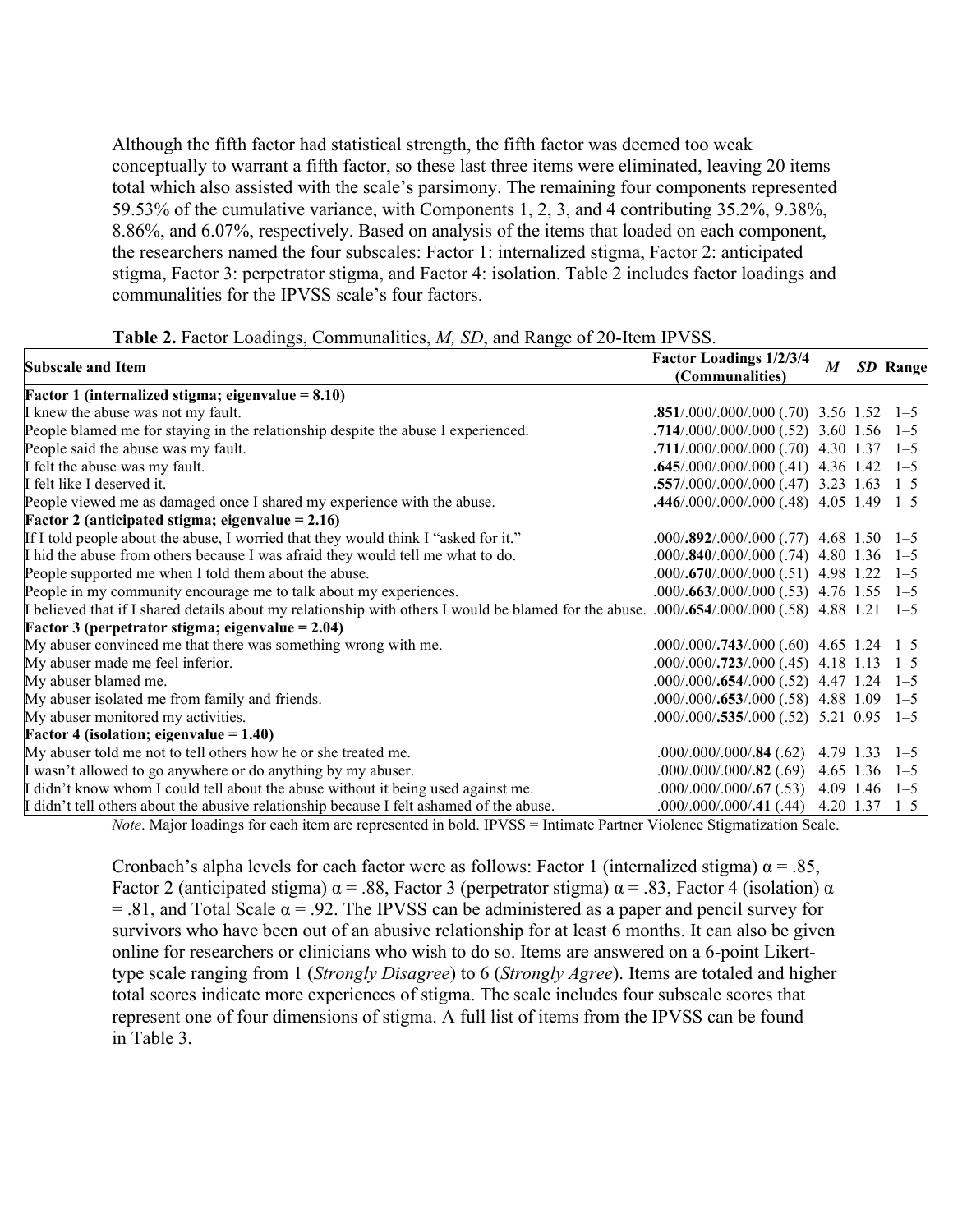| Question                                                                                                             | <b>Response Prompt</b>                        |
|----------------------------------------------------------------------------------------------------------------------|-----------------------------------------------|
| 1. If I told people about the abuse, I worried that they would                                                       | Strongly Disagree/Disagree/Somewhat Disagree/ |
| think I "asked for it."                                                                                              | Somewhat Agree/Agree/Strongly Agree           |
| 2. People blamed me for staying in the relationship despite the                                                      | Strongly Disagree/Disagree/Somewhat Disagree/ |
| abuse I experienced.                                                                                                 | Somewhat Agree/Agree/Strongly Agree           |
| 3. I felt that the abuse was my fault.                                                                               | Strongly Disagree/Disagree/Somewhat Disagree/ |
|                                                                                                                      | Somewhat Agree/Agree/Strongly Agree           |
| 4. My abuser convinced me that there was something wrong with Strongly Disagree/Disagree/Somewhat Disagree/          |                                               |
| me.                                                                                                                  | Somewhat Agree/Agree/Strongly Agree           |
| 5. I believed that if I shared details about my relationship with                                                    | Strongly Disagree/Disagree/Somewhat Disagree/ |
| others I would be blamed for the abuse.                                                                              | Somewhat Agree/Agree/Strongly Agree           |
| 6. People said the abuse was my fault.                                                                               | Strongly Disagree/Disagree/Somewhat Disagree/ |
|                                                                                                                      | Somewhat Agree/Agree/Strongly Agree           |
| 7. I knew the abuse was not my fault.                                                                                | Strongly Disagree/Disagree/Somewhat Disagree/ |
|                                                                                                                      | Somewhat Agree/Agree/Strongly Agree           |
| 8. My abuser blamed me.                                                                                              | Strongly Disagree/Disagree/Somewhat Disagree/ |
|                                                                                                                      | Somewhat Agree/Agree/Strongly Agree           |
| 9. People supported me when I told them about the abuse.                                                             | Strongly Disagree/Disagree/Somewhat Disagree/ |
|                                                                                                                      | Somewhat Agree/Agree/Strongly Agree           |
| 10. I felt like I deserved it.                                                                                       | Strongly Disagree/Disagree/Somewhat Disagree/ |
|                                                                                                                      | Somewhat Agree/Agree/Strongly Agree           |
| 11. My abuser isolated me from family and friends.                                                                   | Strongly Disagree/Disagree/Somewhat Disagree/ |
|                                                                                                                      | Somewhat Agree/Agree/Strongly Agree           |
| 12. I wasn't allowed to go anywhere or do anything by my abuser. Strongly Disagree/Disagree/Somewhat Disagree/       |                                               |
|                                                                                                                      | Somewhat Agree/Agree/Strongly Agree           |
| 13. I didn't know whom I could tell about the abuse without it                                                       | Strongly Disagree/Disagree/Somewhat Disagree/ |
| being used against me.                                                                                               | Somewhat Agree/Agree/Strongly Agree           |
| 14. People viewed me as damaged once I shared my experience                                                          | Strongly Disagree/Disagree/Somewhat Disagree/ |
| with the abuse.                                                                                                      | Somewhat Agree/Agree/Strongly Agree           |
| 15. My abuser told me not to tell others how he or she treated me. Strongly Disagree/Disagree/Somewhat Disagree/     |                                               |
|                                                                                                                      | Somewhat Agree/Agree/Strongly Agree           |
| 16. I hid the abuse from others because I was afraid they would                                                      | Strongly Disagree/Disagree/Somewhat Disagree/ |
| tell me what to do.                                                                                                  | Somewhat Agree/Agree/Strongly Agree           |
| 17. People in my community encourage me to talk about my                                                             | Strongly Disagree/Disagree/Somewhat Disagree/ |
| experiences.                                                                                                         | Somewhat Agree/Agree/Strongly Agree           |
| 18. I didn't tell others about the abusive relationship because I felt Strongly Disagree/Disagree/Somewhat Disagree/ |                                               |
| ashamed of the abuse.                                                                                                | Somewhat Agree/Agree/Strongly Agree           |
| 19. My abuser made me feel inferior.                                                                                 | Strongly Disagree/Disagree/Somewhat Disagree/ |
|                                                                                                                      | Somewhat Agree/Agree/Strongly Agree           |
| 20. My abuser monitored my activities.                                                                               | Strongly Disagree/Disagree/Somewhat Disagree/ |
|                                                                                                                      | Somewhat Agree/Agree/Strongly Agree           |

**Table 3.** The Intimate Partner Violence Stigma Scale (IPVSS).

*Note*. Scoring: Using the scoring key (*Strongly Disagree* = 1, *Disagree* = 2, *Somewhat Disagree* = 3, *Somewhat Agree* = 4, *Agree* = 5, *Strongly Agree* = 6), sum the corresponding numbers with each item for the particular subscale: Internalized stigma—Items 2, 3, 6, 7, 10, 14; anticipated stigma—Items 1, 5, 9, 16, 17; perpetrator stigma—Items 4, 8, 11, 19, 20; isolation—Items 12, 13, 15, 18.

### Validity

With respect to concurrent validity with the IPVSS, we examined the relationships between the IPVSS total score and the Composite Abuse Scale (Hegarty et al., 1999), which had a significant positive correlation of .26\*\*, the Psychological Maltreatment of Women Inventory (Tolman, 1999), which had a significant positive correlation of .58\*\*, the Brief Fear of Negative Evaluation Scale (Leary, 1983) which had a significant correlation of .28\*\*, and the CES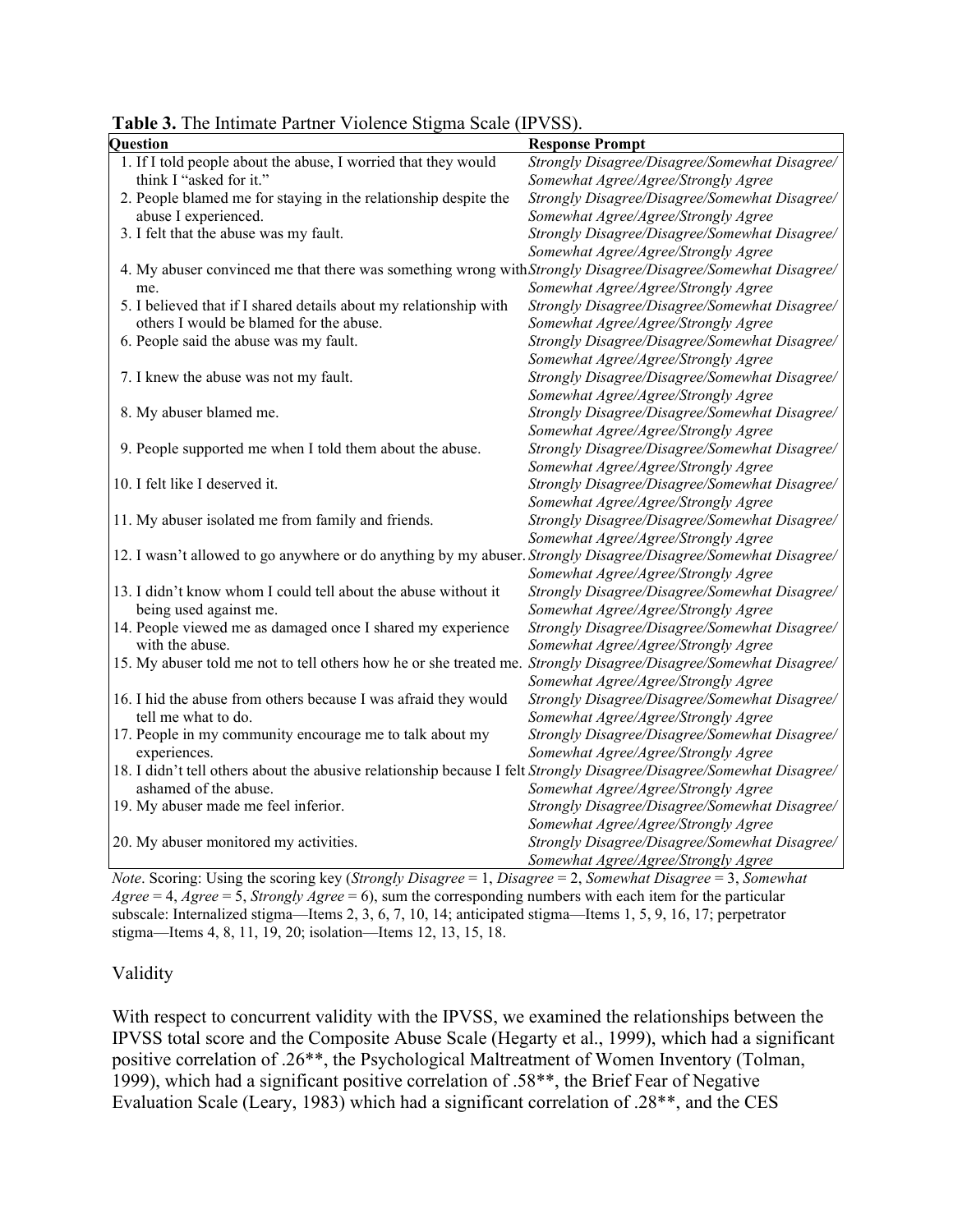Depression Scale (Radloff, 1977) which had a significant correlation of .18\*. All relationships were significant at the .01 level (\*\*) and .05 (\*) levels. All correlations can be found in Table 4.

|                    |            |             |             |                   | <b>Factor 1</b> | <b>Factor 2</b> | <b>Factor 3</b> | <b>Factor 4</b> | <b>Total</b> |
|--------------------|------------|-------------|-------------|-------------------|-----------------|-----------------|-----------------|-----------------|--------------|
| <b>Variable</b>    | <b>CAS</b> | <b>PMWI</b> | <b>BFNE</b> | <b>Depression</b> | <b>IVPSS</b>    | <b>IVPSS</b>    | <b>IVPSS</b>    | <b>IVPSS</b>    | <b>IVPSS</b> |
| Factor 1           | 035**      | $.47**$     | $.18*$      | $22**$            |                 | $.41**$         | $.53**$         | $.42**$         | $.81**$      |
| Factor 2           | .14        | $.42**$     | $.32**$     | .12               | $.41**$         |                 | $.51**$         | $.52**$         | $.78**$      |
| Factor 3           | .06        | $.33**$     | $.15*$      | .09               | $.53**$         | $.51**$         |                 | $.45**$         | $.78**$      |
| Factor 4           | $.24**$    | $.66**$     | $.20**$     | .12               | $.42**$         | $.52**$         | $.45**$         |                 | $.69**$      |
| <b>Total IVPSS</b> | $.26**$    | $.58**$     | $.29**$     | $.18*$            | $.81**$         | $.78**$         | $.78**$         | $.69**$         |              |
| <b>CAS</b>         |            | $.43**$     | .06         | $.17*$            | $.35**$         | .14             | .06             | $.24**$         | $.26**$      |
| <b>PMWI</b>        | $.43*$     |             | $.16*$      | $.20**$           | $.47**$         | $.42**$         | $.33**$         | $.66**$         | $.58**$      |
| <b>BFNE</b>        | .06        | $.16*$      |             | $.38**$           | $.18*$          | $.32**$         | $.15*$          | $.20**$         | $.28**$      |
| Depression         | $.17*$     | $.20**$     | $.38**$     |                   | $.22**$         | .12             | .09             | .12             | $.18*$       |

**Table 4.** Concurrent Validity Between IPVSS and CAS, PMWI, BFNE, and Depression.

*Note.* IPVSS = Intimate Partner Violence Stigma Scale; CAS = Composite Abuse Scale; PMWI =

Psychological Maltreatment of Women Inventory; BFNE = Brief Fear of Negative Evaluation Scale.

\*Correlation is significant at the .05 level (two-tailed).

\*\*Correlation is significant at the .01 level (two-tailed).

#### **Discussion**

The IPVSS demonstrated initial psychometric and conceptual strength for assessing the stigma that survivors of IPV experience. Four components including internalized stigma, anticipated stigma, perpetrator stigma, and isolation represent distinct types of stigma related to IPV. Internalized stigma items represent the stigma that one might internalize based on experiencing abuse from an intimate partner. This stigma concept is well established in the stigma literature (Crowe & Murray, 2015; Overstreet & Quinn, 2013). Similarly, anticipated stigma, or the expectation that one will experience bias because of their victimization, was the concept that most accurately reflected many of the items in Factor 2 of the IPVSS and established in the stigma literature (Crowe & Murray, 2015; Overstreet & Quinn, 2013; Quinn et al., 2014).

Perpetrator stigma, or the stigma that a survivor experiences from his or her abuser, is a newer concept in the stigma literature, with researchers (Murray et al., 2015, 2016) only beginning to distinguish this from abuse from the perpetrator. We chose to include this type of stigma in the IPVSS to assess stigma one experiences from their abuser and continue the research on this concept. Items such as *My abuser convinced me that there was something wrong with me* and *My abuser blamed me* represent this dimension of IPV-related stigma. We suggest that perpetrators of IPV may contribute to survivors' experiences of IPV-related stigma through behaviors and messages such as these. Thus, research is needed to understand how perpetrator stigma is linked to emotional and psychological IPV. Finally, isolation was a component that was part of the overall stigma associated with IPV, and this is again established as something that survivors experience as part of the stigma process (Crowe & Murray, 2015; Overstreet & Quinn, 2013; Quinn et al., 2014).

The Intimate Partner Violence Stigmatization Model (Overstreet & Quinn, 2013) and the Integrated Intimate Partner Violence Stigmatization Model (Murray et al., 2015) were concepts we drew from as we developed and validated the IPVSS. Stigma internalization and anticipated stigma, as discussed in the IPVS model, were both concepts found in our scale. Cultural stigma,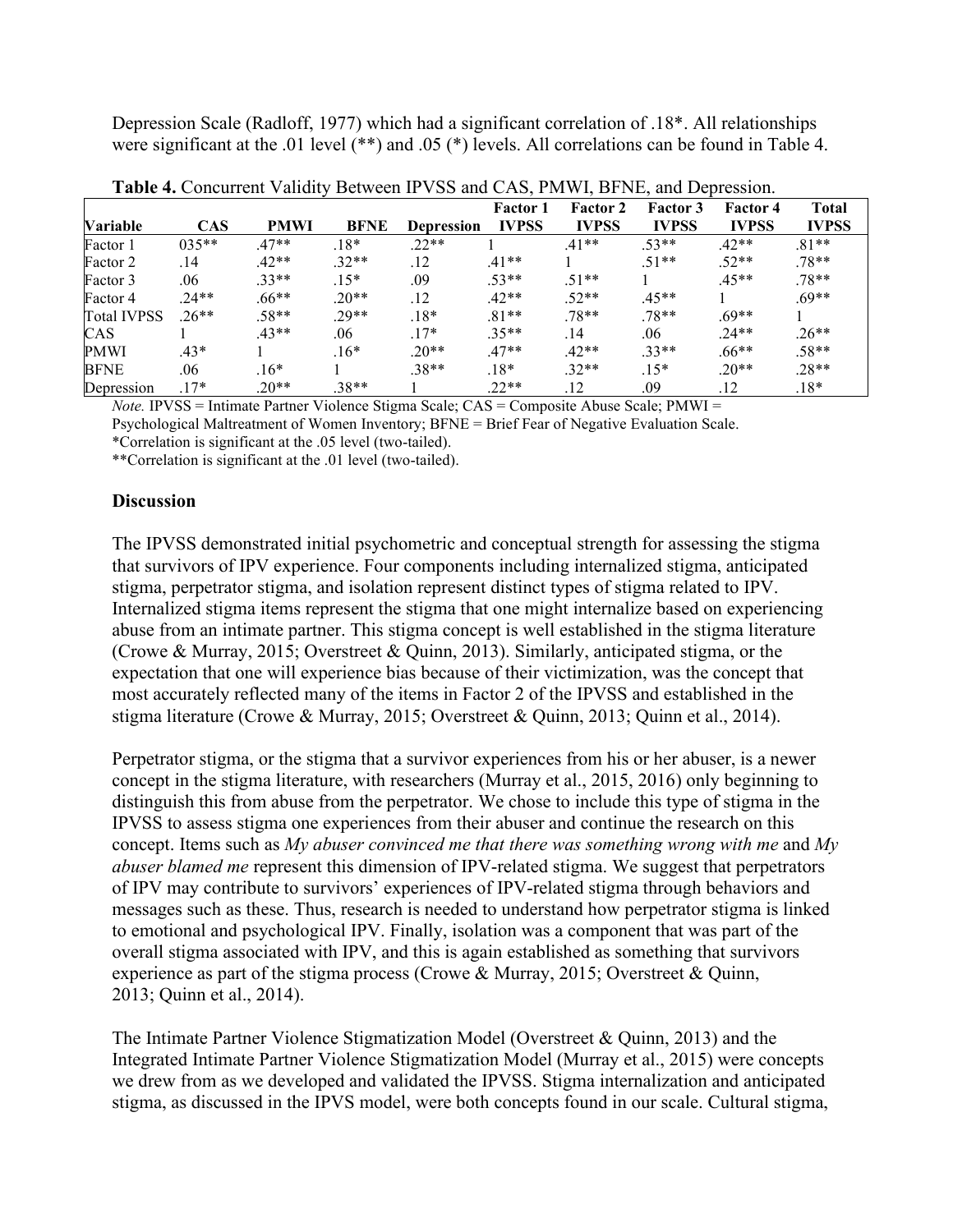however, was not a concept that emerged in this scale development process. The Integrated Intimate Partner Violence Stigmatization Model, which builds on the previous model, included two additional processes of stigma (enacted and perpetrator stigma). In addition, isolation was a component of this instrument and also discussed in the integrated model (Murray et al., 2015). One difference is that in the model, isolation was conceptualized as an outcome, whereas in the current scale, it is part of the stigma experience.

The IPVSS demonstrated strong relationships with related concepts. The Composite Abuse Scale (Hegarty et al., 1999) and the IPVSS had a significant positive relationship suggesting that stigma is in fact related to experiencing abuse. Similarly, the Psychological Maltreatment of Women Inventory (Tolman, 1999), and the IPVSS had a significant positive relationship suggesting that stigma is also related to psychological abuse in particular, and that when someone experiences this, they also tend to experience stigma related to this. The Brief Fear of Negative Evaluation Scale (Leary, 1983) also had a significant positive relationship with the IPVSS, demonstrating that stigma is related to a fear of being negatively evaluated by others. We also included a depression measure to assess how stigma from IPV might relate to these affective states. Depression and stigma had a positive relationship suggesting that the stigma experience may be related to feelings of depression. These relationships are noteworthy, as stigma from IPV seems to be an important variable that relates to many concepts and consequences.

### **Implications for Research and Practice**

We constructed the IPVSS with the goal of clinical application in mind. Clinicians who are working with diverse groups of survivors of IPV can easily use and score the IPVSS with clients to assess the level of stigma the person has faced to measure and discuss this with those who have been affected by IPV. After measuring the stigma that one has experienced with IPV, the clinician may use the total stigma score, or the particular subscale scores to begin a conversation about the role stigma has played in the person's experience, and what tools and resources may be needed to overcome the stigma. The assessment results may shed light on the particular type of stigma that the person has most been affected by, which can then be factored into the treatment and interventions the clinician might use. For example, if the subscale, internalized stigma was the highest, suggesting that the person is experiencing a lot of this type of stigma, then the clinician might want to work with the survivor to decrease this in ways that are helpful to the person who is experiencing it. For the person who scores highest on the isolation subscale, for example, the clinician might assist this person with exploring ways to find social support and decrease isolation, for example, through joining a support group to meet other IPV survivors.

The IPVSS may be something that is administered on multiple occasions to assess how the person's stigma experiences change over time. Perhaps, a clinician may give the assessment during the initial intake session with someone who is seeking services and then measure the level of stigma again after the person has been seeking services and support for a number of sessions. Perhaps, seeing the stigma score decrease as the person makes progress with the clinician will be a positive outcome and a portion of the person's recovery from abuse and stigma.

For researchers interested in further exploring stigma related to IPV, we encourage the use of the IPVSS to do so. Future research with even larger, more diverse samples will assist in further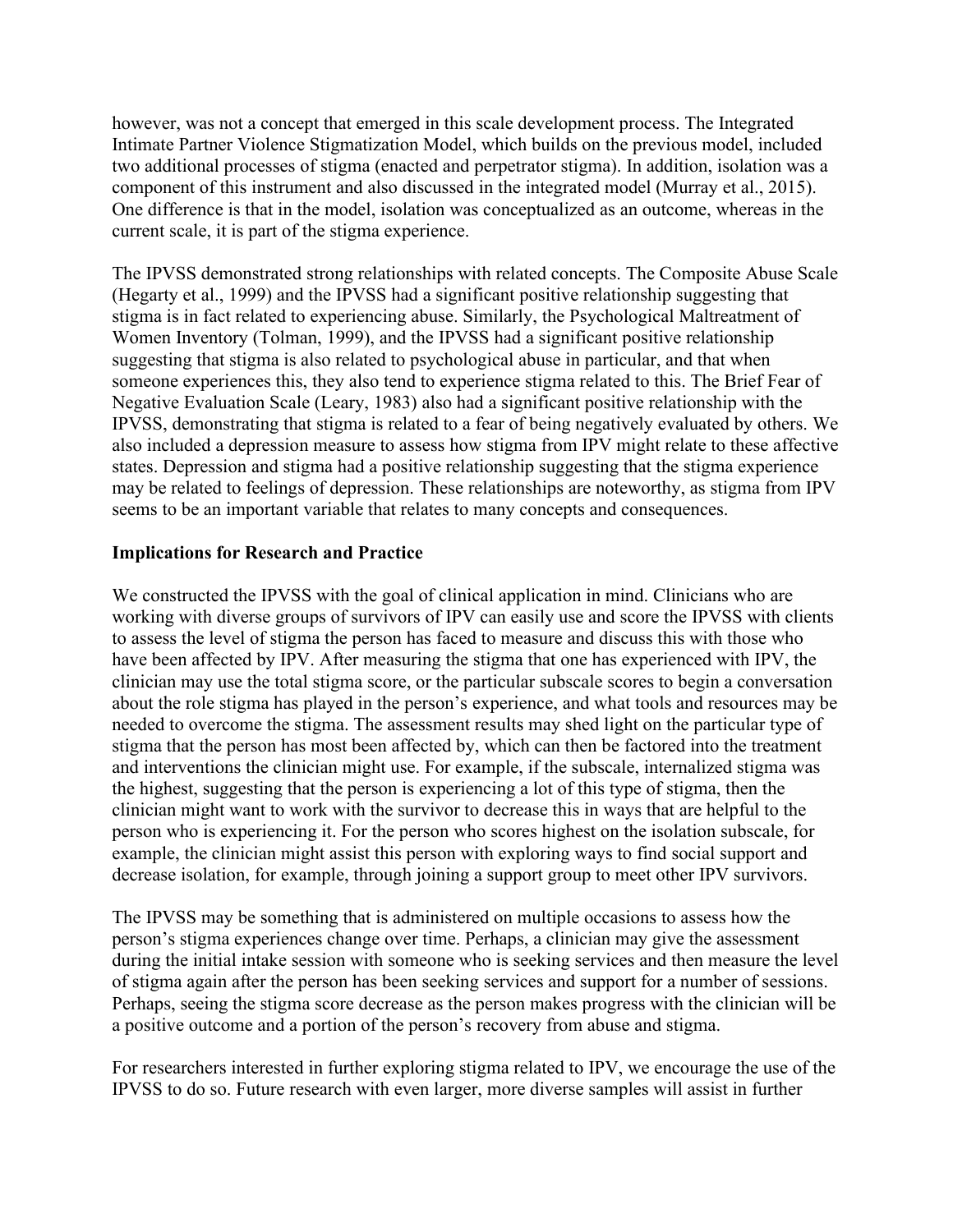demonstrating its psychometric strength in measuring stigma. About 78% of the current sample identified as female and Caucasian, so future research using the IPVSS with more gender, racial, and ethnic diversity is warranted to assess whether the IPVSS remains valid and reliable among a variety of survivors. Similarly, an overwhelming majority of the current study sample (191 participants) reported that they were with an intimate partner of the opposite gender during the abuse, so future research might test the IPVSS with samples who are in same-sex relationships.

In the current study, we examined the relationships between the IPVSS and three other abuserelated measures for concurrent validity purposes, and all relationships were found to be in the hypothesized direction with significance. It would be interesting to look further at the relationship between victim blaming and stigma, for example, as the concept of victim blame is well established in the literature, to explore how it relates to IPV stigma. As well, the IPVSS may be useful in researching which types of abuse (e.g., verbal, physical, sexual) are associated with greater experiences of stigma. Researchers interested in IPV stigma may also investigate whether more stigmatizing experiences affect the process of recovery. Perhaps, recovery is more difficult when one experiences a lot of stigma.

Perpetrator stigma is another area that is ripe for future research. Stigmatization is a process based on power inequities, whereby stigmatized groups experience social disadvantage and restricted access to societal resources (Link & Phelan, 2001). Stigma can be enacted in a number of ways, including bias in interpersonal encounters (e.g., family, friends, physicians; Major, Dovidio, Link, & Calabrese, 2018). However, unlike other stigmas, IPV may involve frequent instances of enacted stigma from one's partner because of power inequities within the relationship. Although we have attempted to capture some of these interpersonal forms of stigma by perpetrators in the IPVSS, it is possible that perpetrator stigma is difficult to distinguish from psychological abuse. Despite this, it is important to recognize the role perpetrators play in sustaining the stigma IPV survivors face and we encourage future research in this area (see Murray et al., 2015). Finally, future research might also investigate stigma's relationship to some of the particular psychological distress that is common to those experiencing IPV (e.g., post-traumatic stress disorder, anxiety, depression) to understand the impacts of IPV stigma on diagnosable mental health concerns.

# **Limitations**

As with all research, this study is not without limitations. First, we sampled participants using two methods, which may have affected the results and resulted in a convenience sample. Future research studies might seek to include non-convenience samples to assist with generalizability. Next, we had very few men who participated—14% ( $N = 29$ ). It would be interesting to study the stigma process for male survivors of IPV, but to so, scholars would need to consider recruitment procedures that could target this sample in particular. Perhaps, men feel an extra stigma related to IPV, due to their gender, so we were not able to assess this as we did not have enough male participants in our sample. A similar lack of racial and ethnic diversity existed in the current study. About 78% of the sample identified as Caucasian (*N* = 159), so researchers are encouraged to sample those in nonmajority groups to examine how the stigma related to IPV may change based on demographic factors.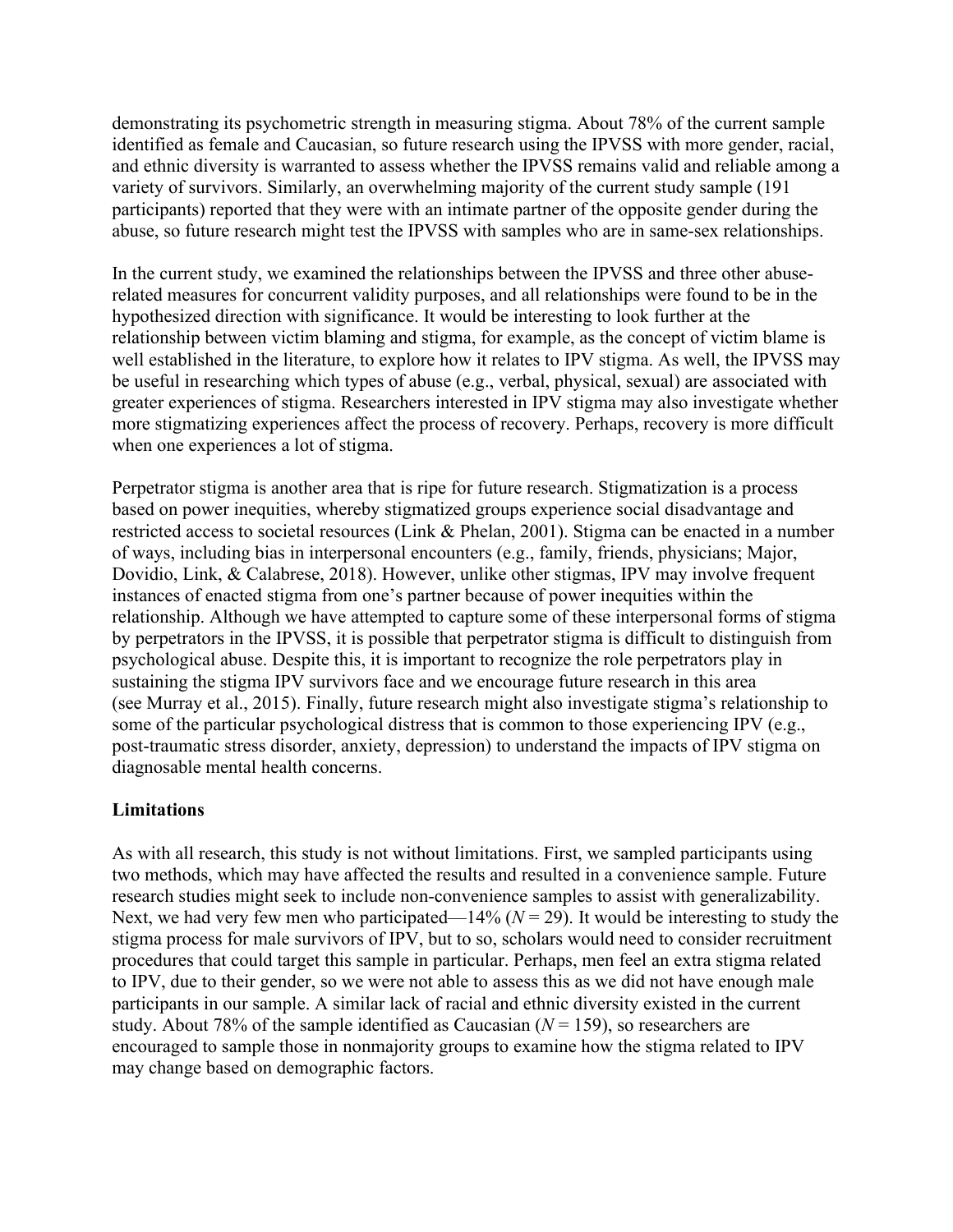Another noteworthy limitation of this research relates to the stigma concept. Our EFA did not reveal a separate factor for enacted stigma, even though this type of stigma is well established in the literature on IPV. Factor 1 of the IPVSS had some items that seemed to describe enacted stigma (e.g., *People said the abuse was my fault*), so this concept was included in this component, but it was interesting that enacted stigma did not appear to be a unique and separate factor in this study. Future research might include a closer investigation into this to further explore whether enacted and internalized stigma appear to hold together as one concept or whether they are indeed separate components of the stigma experience, as previous scholars have posited. Perhaps, discrimination-based scales that include more action-oriented or behavioral responses where IPV survivors indicate whether discrimination occurred would capture this portion of the stigma process in ways that a stigma scale cannot.

Finally, this research used an electronic survey and participants had to have access to a computer to take part in the research. Those survivors without access to a computer may have different experiences with stigma related to IPV, especially if one assumes that lack of computer access may also suggest lower income levels. Participants may have responded differently to an online survey than they might have if surveyed or interviewed in a face-to-face environment. Future research should consider this when exploring stigma or similar concepts with this population.

### **Conclusion**

This study involved the initial development and validation of the self-report measure, the IPVSS. This measure is needed to fill a gap in the existing literature on stigma related to IPV. Although researchers have begun to explore this topic more extensively in recent years, to date, there is not a quantitative measure to provide an objective measure of survivors' experiences of stigma. With the development of the IPVSS, researchers and clinicians now have a tool for measuring stigma experiences among survivors of IPV in both future research and clinical practice. The IPVSS reflects overall experiences of stigma, as well as specific subtypes that survivors may encounter. Continuing to move toward, a better understanding of these experiences ultimately can help to identify solutions to stopping and overcoming this stigma that survivors face.

### **Declaration of Conflicting Interests**

The author(s) declared no potential conflicts of interest with respect to the research, authorship, and/or publication of this article.

# **Funding**

The author(s) received no financial support for the research, authorship, and/or publication of this article.

# **References**

Bartlett, M. S. (1954). A note on the multiplying factors for various chi square approximations. Journal of the Royal Statistical Society: Series B, 16, 296-298.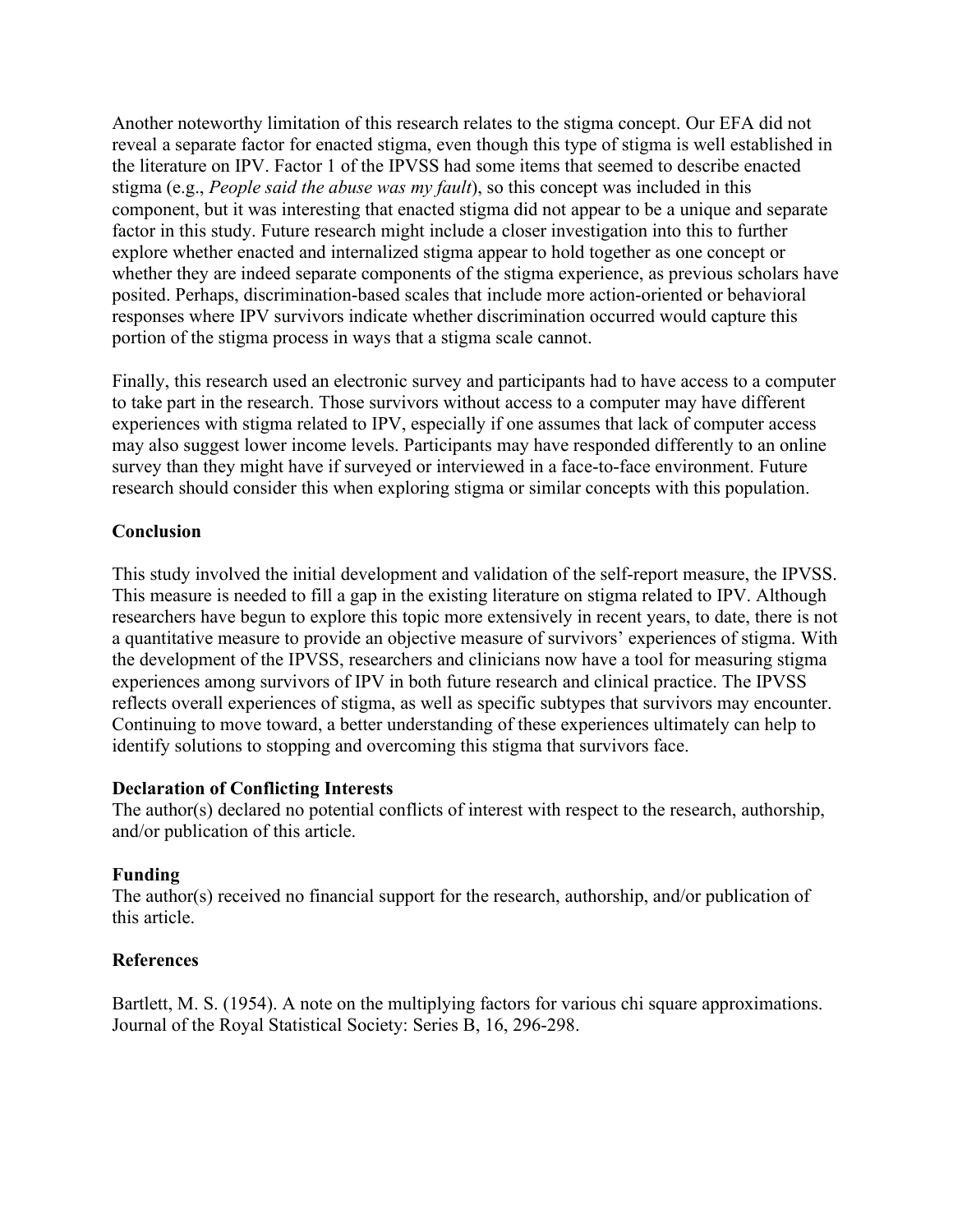Beaulaurier, R. L., Seff, L. R., Newman, F. L. (2008). Barriers to help-seeking for older women who experience intimate partner violence: A descriptive model. Journal of Women & Aging, 20, 231-248.

Beaulaurier, R. L., Seff, L. R., Newman, F. L., Dunlop, B. D. (2005). Internal barriers to help seeking for middle-aged and older women who experience intimate partner violence. Journal of Elder Abuse & Neglect, 17, 53-74.

Cattell, R. B. (1966). The scree test for the number of factors. Multivariate Behavioral Research, 1, 245-276. doi:10.1207/s15327906mbr0102\_10

Corrigan, P. W., Morris, S. B., Michaels, P. J., Rafacz, J. D., Rüsch, N. (2012). Challenging the public stigma of mental illness: A meta-analysis of outcome studies. Psychiatric Services, 63, 963-973.

Crocker, L. M., Algina, J. (1986). Introduction to classical and modern test theory. New York, NY: Holt, Rinehart and Winston.

Crowe, A., Murray, C. E. (2015). Stigma from professional helpers toward survivors of intimate partner violence. Partner Abuse, 6, 157-179.

Dziegielewski, S. F., Campbell, K., Turnage, B. F. (2005). Domestic violence: Focus groups from the survivors' perspective. Journal of Human Behavior in the Social Environment, 11, 9-23.

Eckstein, J. J. (2016). IPV stigma and its social management: The roles of relationship-type, abuse-type, and victims' sex. Journal of Family Violence, 31, 215-225.

Eigen, H., Policastro, C. (2016). Blaming victims in cases of interpersonal violence: Attitudes associated with assigning blame to female victims. Women & Criminal Justice, 26, 37-54.

Esqueda, C. W., Harrison, L. A. (2005). The influence of gender role stereotypes, the woman's race, and level of provocation and resistance on domestic violence culpability attributions. Sex Roles, 53, 821-834.

Fugate, M., Landis, L., Riordan, K., Naureckas, S., Engel, B. (2005). Barriers to domestic violence help seeking: Implications for intervention. Violence Against Women, 11, 290-310.

Goffman, E. (1963). Stigma: Notes on the management of spoiled identity. New York, NY: Simon and Schuster.

Hegarty, K., Sheehan, M., Schonfeld, C. (1999). A multidimensional definition of partner abuse: Development and preliminary validation of the Composite Abuse Scale. Journal of Family Violence, 14, 399-415.

Johanson, G. A., Brooks, G. P. (2010). Initial scale development: Sample size for pilot studies. Educational and Psychological Measurement, 70, 394-400.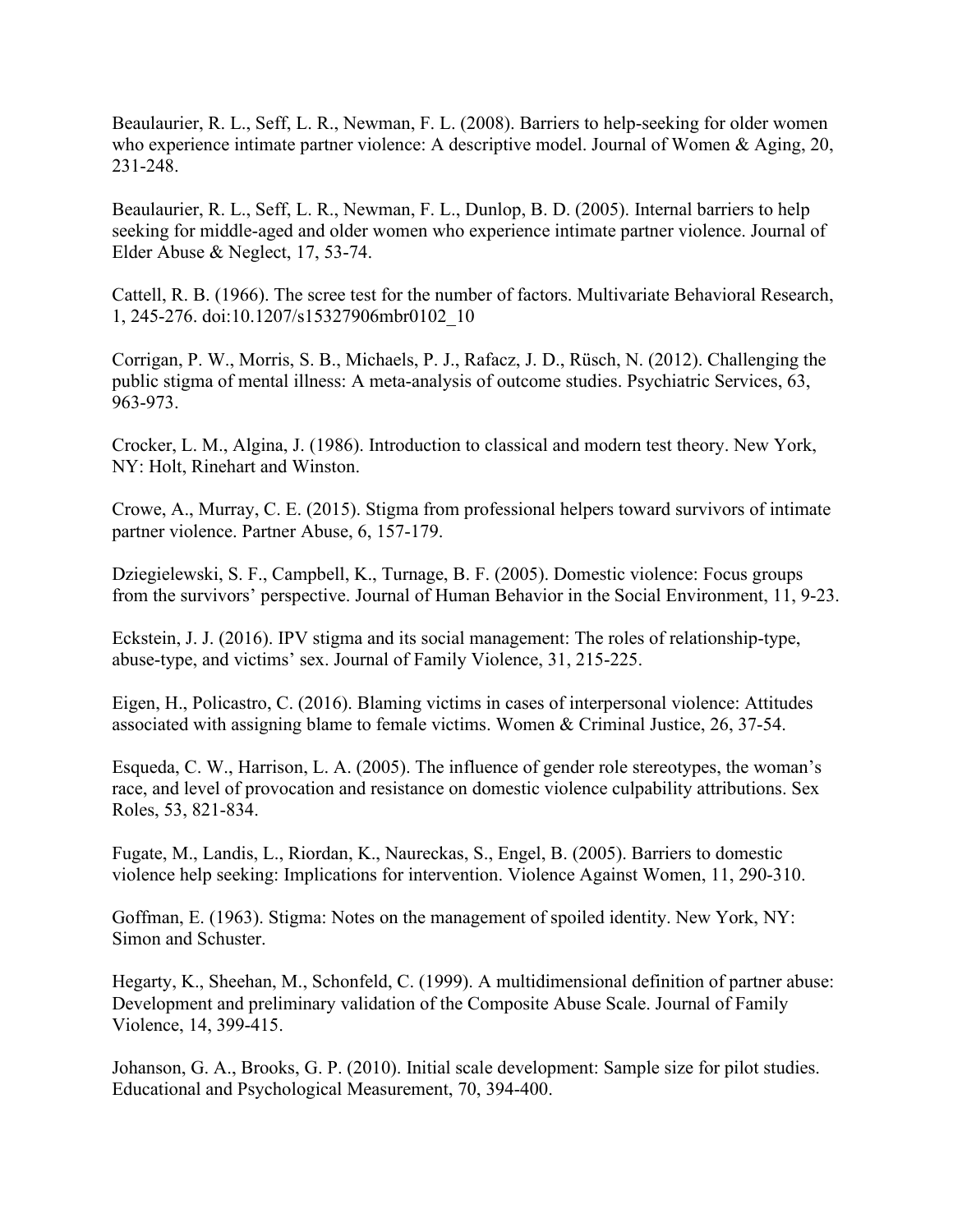Kaiser, H. F. (1970). A second generation Little Jiffy. Psychometrika, 35, 401-415.

Kaiser, H. F. (1974). An index of factorial simplicity. Psychometrika, 39, 31-36.

Kaukinen, C. E., Meyer, S., Akers, C. (2013). Status compatibility and help-seeking behaviors among female intimate partner violence victims. Journal of Interpersonal Violence, 28, 577-601. doi:10.1177/0886260512455516

Leary, M. R. (1983). A brief version of the Fear of Negative Evaluation Scale. Personality and Social Psychology Bulletin, 9, 371-375.

Lelaurain, S., Fonte, D., Aim, M. A., Khatmi, N., Decarsin, T., Monaco, G. L., Apostolidis, T. (2018). "One doesn't slap a girl but …" Social representations and conditional logics in legitimization of intimate partner violence. Sex Roles, 78, 637-652.

Link, B. G., Phelan, J. C. (2001). Conceptualizing stigma. Annual Review of Sociology, 27, 363- 385. doi:10.1146/annurev.soc.27.1.363

Major, B., Dovidio, J. F., Link, B. G., Calabrese, S. K. (2018). Stigma and its implications for health: Introduction and overview. In Major, B., Dovidio, J. F., Link, B. G. (Eds.), Stigma, discrimination, and health (pp. 3-28). New York, NY: Oxford University Press.

McCleary-Sills, J., Namy, S., Nyoni, J., Rweyemamu, D., Salvatory, A., Steven, E. (2016). Stigma, shame and women's limited agency in help-seeking for intimate partner violence. Global Public Health, 11, 224-235. doi:10.1080/17441692.2015.1047391

Meyer, S. (2015). Still blaming the victim of intimate partner violence? Women's narratives of victim desistance and redemption when seeking support. Theoretical Criminology, 20, 75-90.

Murray, C. E., Crowe, A. (2017). Overcoming the stigma of intimate partner abuse. New York, NY: Routledge Mental Health.

Murray, C. E., Crowe, A., Akers, W. (2016). How can we end the stigma surrounding domestic and sexual violence? A modified delphi study with national advocacy leaders. Journal of Family Violence, 31, 271-287.

Murray, C. E., Crowe, A., Brinkley, J. (2015). The stigma surrounding intimate partner violence: A cluster analysis study. Partner Abuse, 6, 320-336.

Murray, C. E., Crowe, A., Overstreet, N. M. (2015). Sources and components of stigma experienced by survivors of intimate partner violence. Journal of Interpersonal Violence, 1-22.

Overstreet, N. M., Quinn, D. M. (2013). The intimate partner violence stigmatization model and barriers to help seeking. Basic and Applied Social Psychology, 35, 109-122.